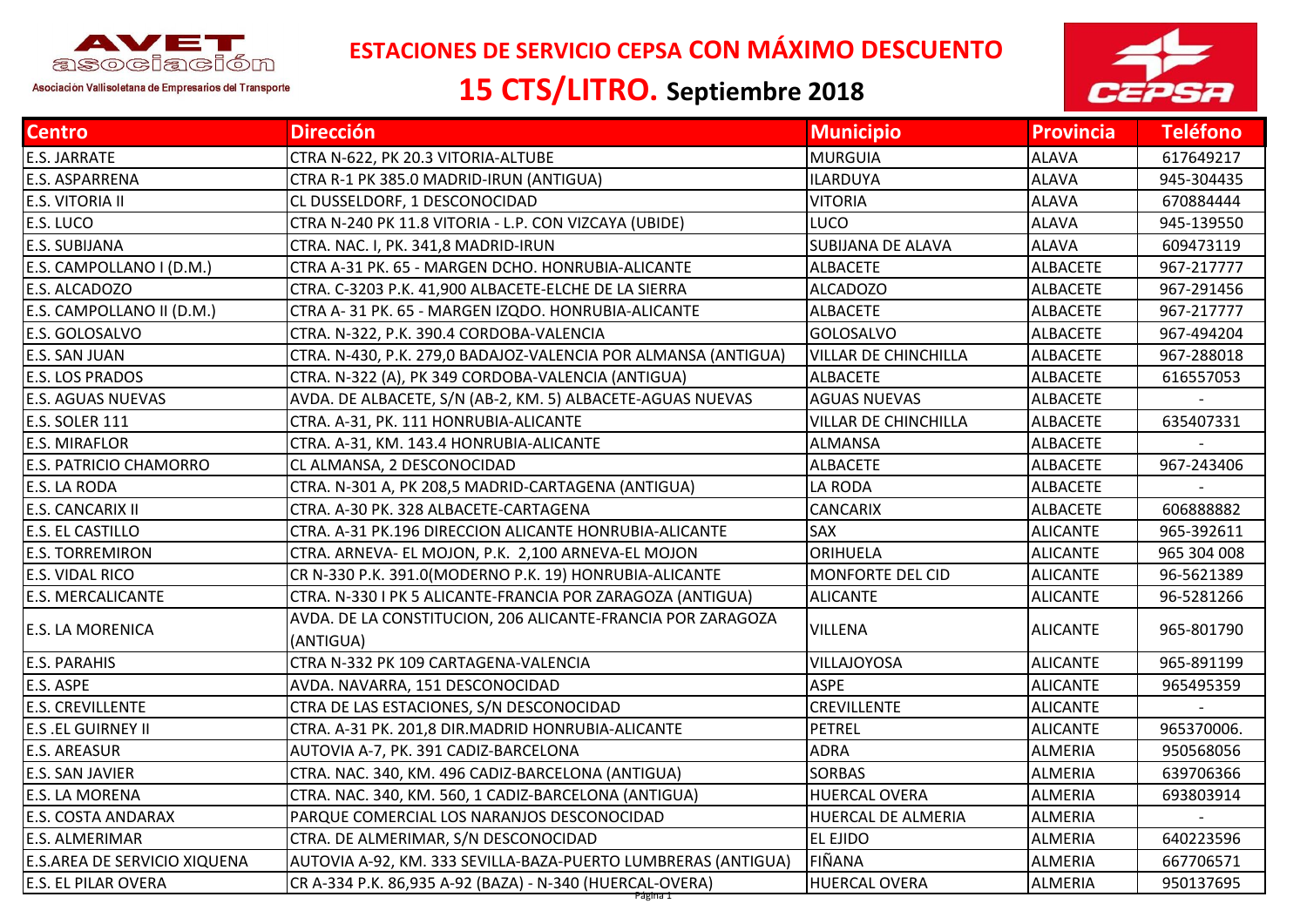| E.S. BAYYANA                      | CTRA N-340 PK 111.5 CADIZ-BARCELONA (ANTIGUA)                      | <b>ALMERIA</b>                    | <b>ALMERIA</b>   | 951-273270   |
|-----------------------------------|--------------------------------------------------------------------|-----------------------------------|------------------|--------------|
| <b>E.S. SAN ISIDRO</b>            | CR N-340, P.K. 555 CADIZ-BARCELONA (ANTIGUA)                       | <b>HUERCAL OVERA</b>              | ALMERIA          | 600559169    |
| <b>E.S. INDALO LAS LOMAS</b>      | CTRA. NAC. 340A, PK 444 CADIZ-BARCELONA (ANTIGUA)                  | <b>ALMERIA</b>                    | ALMERIA          | 645955439    |
| <b>E.S. HUERCAL OVERA</b>         | CTRA. N-340 P.K. 543,3 CADIZ-BARCELONA                             | <b>HUERCAL OVERA</b>              | <b>ALMERIA</b>   | 950-135146   |
| <b>E.S. GADOR</b>                 | CTRA. N-324 P.K. 319,500 CORDOBA-ALMERIA POR JAEN                  | <b>GADOR</b>                      | <b>ALMERIA</b>   | 950122879    |
| <b>E.S. ROQUETAS DE MAR</b>       | CR LA MOJONERA P.K. 3,5 BERJA-ROQUETAS DE MAR                      | <b>ROQUETAS DE MAR</b>            | ALMERIA          | 950-324088   |
| <b>E.S. EL REAL</b>               | CL VENTE VACIO PARC A-1 P.IND. EL REAL CADIZ-BARCELONA             | <b>ANTAS</b>                      | <b>ALMERIA</b>   | 950459079    |
| <b>E.S. PRENDES</b>               | CTRA. NAC. 632, KM. 78,8 GIJON-AVILES                              | CARREÑO                           | <b>ASTURIAS</b>  | 600483355    |
| E.S. CATUXO I                     | CTRA N-634, PK 548.5 SAN SEBASTIAN-SANTIAGO DE COMPOSTELA          | TAPIA DE CASARIEGO                | <b>ASTURIAS</b>  | 985-623768   |
| <b>E.S. SUPESA-POLA DE LENA</b>   | CTRA N-630 PK 414.0 GIJON-SEVILLA                                  | POLA DE LENA                      | <b>ASTURIAS</b>  | 985-492554   |
| E.S.NAVIA                         | POLIGONO DE SALCEDO, 2 SAN SEBASTIAN-SANTIAGO DE COMPOSTELA        | <b>NAVIA</b>                      | <b>ASTURIAS</b>  |              |
| <b>E.S. INFIESTO</b>              | CL COVADONGA, 37 SAN SEBASTIAN-SANTIAGO DE COMPOSTELA<br>(ANTIGUA) | PILOÑA                            | <b>ASTURIAS</b>  | 629253435    |
| E.S. LA RIA                       | AV CONDE DE GUADALHORCE, 69 DESCONOCIDAD                           | <b>AVILES</b>                     | <b>ASTURIAS</b>  | 98-5573551   |
| <b>E.S. LA FELGUERA</b>           | AV. LA REGUERA, S/N DESCONOCIDAD                                   | LANGREO                           | <b>ASTURIAS</b>  | 985682451    |
| <b>E.S. SERVICADARIO</b>          | CTRA. AS-15 P.K. 50,4 N-634 (CORNEYANA) - L.P. CON LEON            | <b>CANGAS DE NARCEA</b>           | <b>ASTURIAS</b>  | 985-5812752  |
| <b>E.S. LA CHALANA</b>            | CTRA. DE VIELLA, S/N GRANADA-EL CASTRO POR FRESNEDA                | <b>SIERO</b>                      | <b>ASTURIAS</b>  | 629253435    |
| E.S. CATUXO II                    | CTRA N-634, PK 548.5 SAN SEBASTIAN-SANTIAGO DE COMPOSTELA          | TAPIA DE CASARIEGO                | <b>ASTURIAS</b>  |              |
| E.S. ADANERO I (D.M.)             | CR N-6 P.K. 111 - MARGEN DERECHO MADRID-LA CORUÑA                  | <b>ADANERO</b>                    | <b>AVILA</b>     | 920-307054   |
| E.S. ADANERO II (D.M.)            | CR N-6 P.K. 111 - MARGEN IZQUIERDO MADRID-LA CORUÑA                | ADANERO                           | <b>AVILA</b>     | 920-307054   |
| <b>E.S. MORENO MUÑOZ</b>          | CR N-110 P.K. 253 SORIA-PLASENCIA                                  | <b>AVILA</b>                      | <b>AVILA</b>     | 920-220031   |
| <b>E.S. LA COLILLA</b>            | CR N-110 P.K. 261,500 SORIA-PLASENCIA                              | LA COLILLA                        | <b>AVILA</b>     | 920-220031   |
| <b>E.S. EL CRUCE DE USAGRE</b>    | CTRA.BADAJOZ-GRANADA P.K. 97 BADAJOZ-GRANADA                       | <b>USAGRE</b>                     | <b>BADAJOZ</b>   | 924585127    |
| <b>E.S. LLANOS DE EXTREMADURA</b> | CTRA.SEVILLA KM.648 GIJON-SEVILLA                                  | ALMENDRALEJO                      | <b>BADAJOZ</b>   | 924-670835   |
| <b>E.S. GASERNAV</b>              | CR N-430 P.K. 153,700 BADAJOZ-VALENCIA POR ALMANSA                 | <b>CASAS DE DON PEDRO</b>         | <b>BADAJOZ</b>   | 924-864660   |
| <b>U.S. POSTE BARCARROTA</b>      | CTRA. N-435 P.K. 47 BADAJOZ-HUELVA                                 | <b>BARCARROTA</b>                 | <b>BADAJOZ</b>   | $924 -$      |
| E.S. CALZADILLA DE LOS BARROS     | AUTOVIA A-66 PK. 694 GIJON-SEVILLA                                 | CALZADILLA DE LOS BARROS          | <b>BADAJOZ</b>   | 924.14.92.82 |
| <b>E.S. FIERROIL</b>              | AUTOVIA A-66 PK. 657 GIJON-SEVILLA                                 | VILLAFRANCA DE LOS BARROS BADAJOZ |                  | 615999286    |
| <b>E.S. MARINITO</b>              | CTRA. EX-209, P.K. 37,5 BADAJOZ-MERIDA POR MONTIJO                 | <b>MONTIJO</b>                    | <b>BADAJOZ</b>   | 924-454858   |
| <b>E.S. RAIGADA VALDIVIA</b>      | CTRA. N-430 P.K. 120 BADAJOZ-VALENCIA POR ALMANSA                  | <b>VALDIVIA</b>                   | <b>BADAJOZ</b>   | 606938444    |
|                                   | CTRA. EIX TRANSVERSAL C-25, P.K. 175 LERIDA-GERONA (EJE            |                                   |                  |              |
| <b>E.S. GURB II</b>               | TRANSVERSAL)                                                       | <b>GURB</b>                       | <b>BARCELONA</b> |              |
| <b>E.S. GURB</b>                  | EIX TRANSVERSAL LLEIDA-GIRONA PK 174,5 LERIDA-GERONA (EJE          | <b>GURB</b>                       |                  |              |
|                                   | TRANSVERSAL)                                                       |                                   | <b>BARCELONA</b> | 93-8853923   |
| E.S. BASEVA                       | PGNO.IND.LA FERRERIA, S/N DESCONOCIDAD                             | MONCADA Y REIXACH                 | <b>BARCELONA</b> | 93-5752452   |
| <b>E.S. GORNAL</b>                | CTRA. N-340 PK. 1196.525 CADIZ-BARCELONA                           | <b>CASTELLET Y GORNAL</b>         | <b>BARCELONA</b> | 977168742    |
| E.S. LA BRUJULA                   | CR N-I P.K. 259,500 MADRID-IRUN                                    | MONASTERIO DE RODILLA             | <b>BURGOS</b>    | 947-430371   |
| <b>E.S. TUDANCA</b>               | CR N-I P.K.152,8 MADRID-BURGOS                                     | <b>FUENTESPINA</b>                | <b>BURGOS</b>    | 947-506011   |
| <b>E.S. ACEQUES</b>               | CTRA. N-122 P.K. 278,160 ZARAGOZA-PORTUGAL                         | <b>CASTRILLO DE LA VEGA</b>       | <b>BURGOS</b>    | 947-536192   |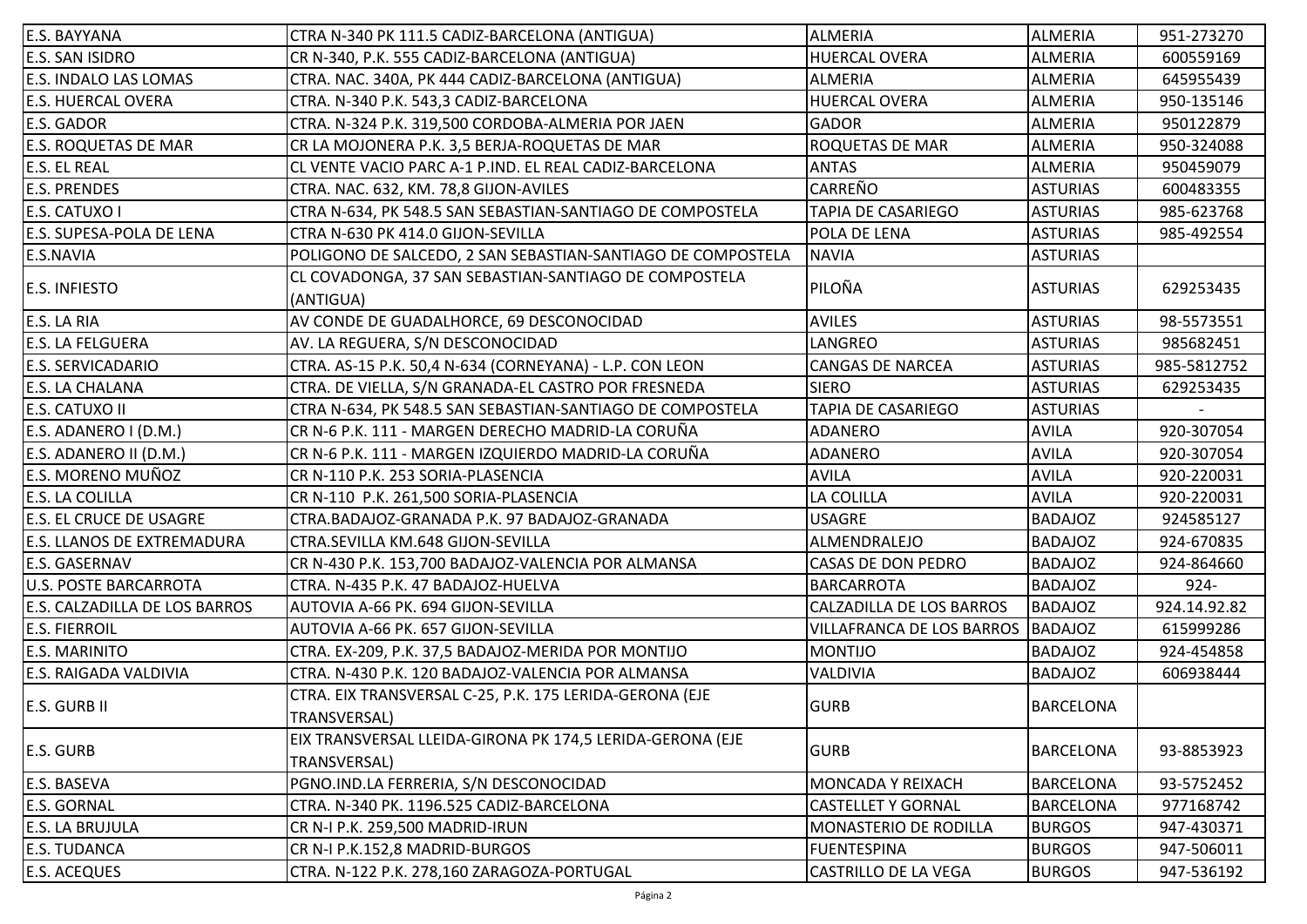| E.S. CERRO                            | CTRA. N-1, P.K. 214 MADRID-BURGOS                                  | <b>MADRIGALEJO DEL MONTE</b> | <b>BURGOS</b>    | 947173085      |
|---------------------------------------|--------------------------------------------------------------------|------------------------------|------------------|----------------|
|                                       | CTRA. NAC. 620A, KM. 32,3 BURGOS-PORTUGAL POR SALAMANCA            | <b>VILLAQUIRAN DE LOS</b>    |                  | 947161353      |
| E.S. VILLAQUIRAN                      | (ANTIGUA)                                                          | <b>INFANTES</b>              | <b>BURGOS</b>    |                |
| <b>E.S. TAMACA</b>                    | CR N-I P.K. 146.600 MADRID-BURGOS                                  | <b>PARDILLA</b>              | <b>BURGOS</b>    | 947-500767     |
| <b>E.S. TAMACA AUTOCENTRO</b>         | POL.IND.AVD.LUIS MATEOS, 16 ZARAGOZA-PORTUGAL                      | <b>ARANDA DE DUERO</b>       | <b>BURGOS</b>    | 947-546536     |
| E.S. VILLALONQUEJAR                   | CONDADO DE TREVIÑO, 30 DESCONOCIDAD                                | <b>BURGOS</b>                | <b>BURGOS</b>    | 947 27 33 65   |
| <b>E.S. MILAGROS</b>                  | CR A-1 P.K. 149,500 MADRID-BURGOS                                  | <b>MILAGROS</b>              | <b>BURGOS</b>    | 947-500767     |
| <b>E.S. ALDEANUEVA</b>                | CTRA. A-66 PK. 436.44 GIJON-SEVILLA                                | ALDEANUEVA DEL CAMINO        | <b>CACERES</b>   |                |
| <b>E.S. TRUJILLO</b>                  | CTRA. R-E, PK. 251.70 MADRID-BADAJOZ (ANTIGUA)                     | <b>TRUJILLO</b>              | <b>CACERES</b>   | 678397589      |
|                                       | CM VECINAL CACERES-CASAR DE CACERES PK 8 SOLLANA-PILAR DE LA       |                              |                  | $927 -$        |
| E.S. LA CASAREÑA                      | <b>HORADADA</b>                                                    | <b>CASAR DE CACERES</b>      | <b>CACERES</b>   | 291661/0584    |
| <b>E.S. NTRA.SRA.DE VALDEFUENTES</b>  | CTRA. CC-204 P.K. 23,9 PLASENCIA-POZUELO DEL ZARZON                | <b>MONTEHERMOSO</b>          | <b>CACERES</b>   | 927-430071     |
| E.S. TRUJILLO I (D.M.)                | CTRA. N-V, P.K. 245,2 MADRID-FRONTERA PORTUGUESA (BADAJOZ)         | <b>TRUJILLO</b>              | <b>CACERES</b>   | 927-338428/30  |
| E.S. TRUJILLO II (D.M.)               | CTRA. N-V, P.K. 244,5 MADRID-FRONTERA PORTUGUESA (BADAJOZ)         | <b>TRUJILLO</b>              | <b>CACERES</b>   |                |
|                                       | CTRA. CC-523 P.K. 5.6 N-521 (MALPARTIDA DE CACERES) - EX-117       |                              |                  | 927-270008     |
| E.S.HNOS.CORDERO BERMEJO              | (EMBALSE DE ALCANTARA)                                             | <b>ARROYO DE LA LUZ</b>      | <b>CACERES</b>   |                |
| E.S. ALMARAZ                          | AUTOVIA A-V KM. 193,800 MADRID-FRONTERA PORTUGUESA (BADAJOZ)       | ALMARAZ                      | <b>CACERES</b>   | 630986803      |
|                                       | CR C.511 P.K. 65,492 NAVALMORAL DE LA MATA - L.P. CON PORTUGAL     | <b>GALISTEO</b>              | <b>CACERES</b>   | 927 19 40 40 * |
| <b>E.S. LAS VEGAS</b>                 | <b>POR CORIA</b>                                                   |                              |                  |                |
| <b>E.S. GUADACORTE II</b>             | CTRA. N-340 P.K. 110,8 - DIRECCION MADRID CADIZ-BARCELONA          | <b>LOS BARRIOS</b>           | <b>CADIZ</b>     | 956-677202     |
| E.S. LA PEPA                          | PG MUELLE DE LA CABEZUELA, S/N DESCONOCIDAD                        | <b>PUERTO REAL</b>           | <b>CADIZ</b>     | 956479459      |
| <b>E.S. PUERTO BAHIA DE ALGECIRAS</b> | AVDA. GAITAN AYALA, S/N DESCONOCIDAD                               | <b>ALGECIRAS</b>             | <b>CADIZ</b>     | 676707363      |
| E.S. CAÑADA ANCHA                     | CTRA. N-IV P.K. 632 MADRID-CADIZ                                   | JEREZ DE LA FRONTERA         | <b>CADIZ</b>     | 956 185 133    |
| <b>E.S. ROMPEOLAS</b>                 | CL PUERTO REAL, S/N DESCONOCIDAD                                   | CADIZ                        | <b>CADIZ</b>     | 956-283715     |
| E.S. LA JARA                          | CR C-441 P.K. 67,1 JEREZ DE LA FRONTERA-CHIPIONA                   | <b>CHIPIONA</b>              | <b>CADIZ</b>     | 956-374602     |
| <b>E.S. GUADACORTE I</b>              | CTRA. N-340 P.K. 110,8 - DIRECCION MADRID CADIZ-BARCELONA          | <b>LOS BARRIOS</b>           | <b>CADIZ</b>     | 956-677202     |
|                                       | CR 440 PK.57 JEREZ-LOS BARRIOS - APD.45 JEREZ DE LA FRONTERA-LOS   |                              |                  |                |
| E.S. LA PALMOSA                       | <b>BARRIOS</b>                                                     | <b>ALCALA DE LOS GAZULES</b> | <b>CADIZ</b>     | 956-413212     |
| <b>U.S. MANUEL GUERRERO SANCHEZ</b>   | JOSE ANTONIO PRIMO DE RIVERA, 25 DESCONOCIDAD                      | <b>MEDINA SIDONIA</b>        | <b>CADIZ</b>     | 956-411035     |
|                                       | CTRA. SV-4303 P.K. 1,5 Bº LA SOTA BILBAO-SANTANDER / TORRELAVEGA-  |                              |                  |                |
| <b>E.S. ANERO</b>                     | GIJON                                                              | <b>ANERO</b>                 | <b>CANTABRIA</b> | 942 507297     |
|                                       | CTRA N-634 PK 232.0 SAN SEBASTIAN-SANTIAGO DE COMPOSTELA           |                              |                  | 942-           |
| <b>E.S. SAN ROQUE</b>                 | (ANTIGUA)                                                          | <b>TORRELAVEGA</b>           | <b>CANTABRIA</b> | 881066/4268    |
| E.S. REVILLA S-30                     | B <sup>o</sup> LA CALVA, 16 Autovía Ronda de la Bahía de Santander | <b>REVILLA DE CAMARGO</b>    | <b>CANTABRIA</b> | 639793380      |
| E.S. CRESMAR                          | AUTOVIA A-8, KM. 234 BILBAO-SANTANDER / TORRELAVEGA-GIJON          | <b>HELGUERA DE REOCIN</b>    | <b>CANTABRIA</b> | 942821077      |
| E.S. EL CAM                           | CTRA. N-340 PK. 1027 CADIZ-BARCELONA                               | ALCALA DE CHIVERT            | <b>CASTELLON</b> | 964410670      |
| <b>E.S. JOSE M.BUENO ANDREU</b>       | CTRA. CS-6011 P.K. 1,200 ALMENARA-VALL DE UXO                      | ALMENARA                     | <b>CASTELLON</b> | 96-2623452     |
| <b>E.S. GAVISA PUERTO</b>             | MUELLE SERRANO LLOBERAS-PUERTO CASTELLON DESCONOCIDAD              | <b>CASTELLON DE LA PLANA</b> | <b>CASTELLON</b> | 964-22 05 98   |
| E.S. MARKOLE                          | CTRA. N-340, P.K. 950 CADIZ-BARCELONA                              | <b>CHILCHES</b>              | <b>CASTELLON</b> | 964 584000     |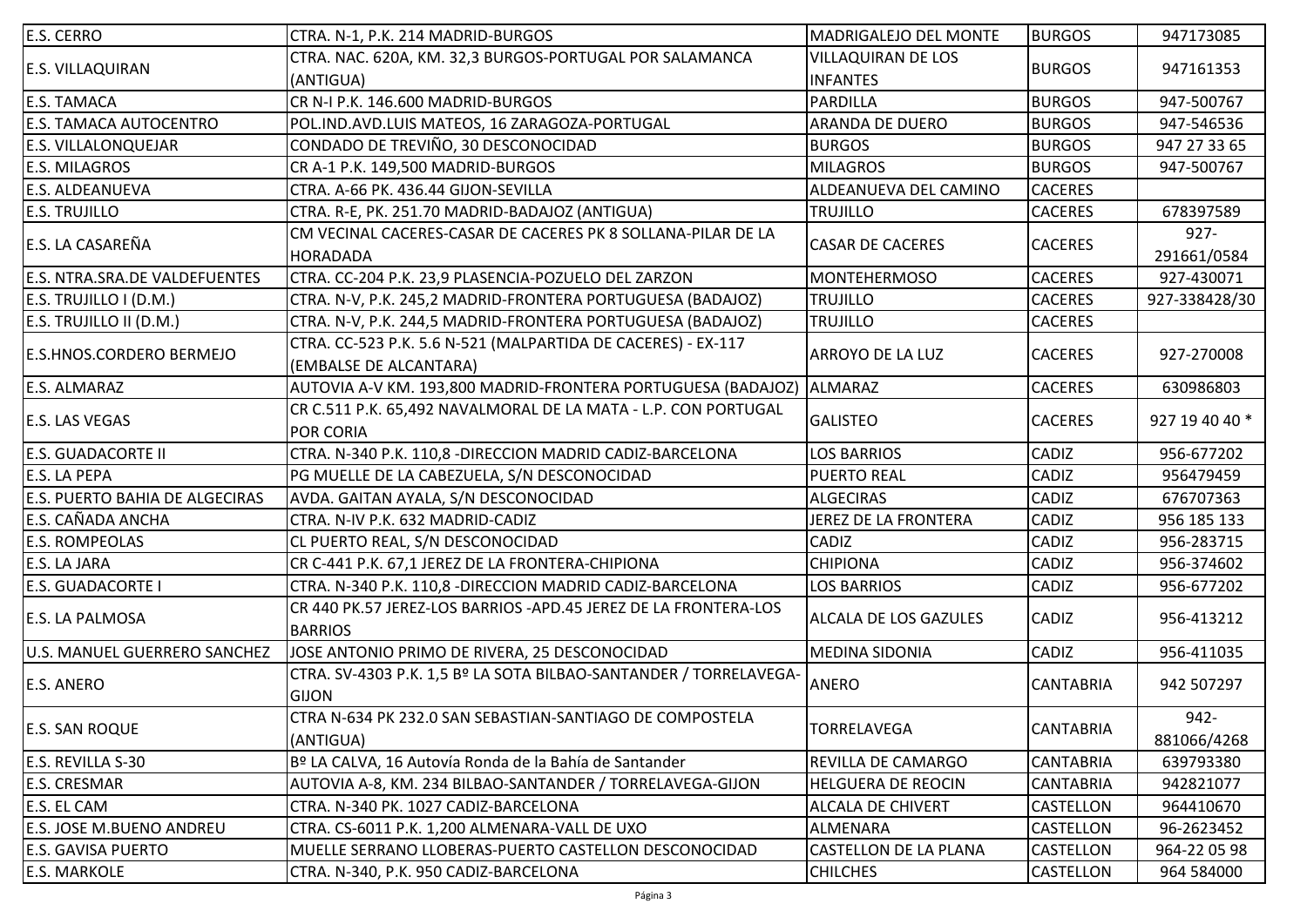| E.S. ONDA 1                           | AVDA. MEDITERRANI, 34 GRAO DE CASTELLON-L.P. CON TERUEL POR<br><b>ONDA</b> | <b>ONDA</b>                       | CASTELLON          | 964/602461     |
|---------------------------------------|----------------------------------------------------------------------------|-----------------------------------|--------------------|----------------|
| <b>E.S. BARRACAS</b>                  | CTRA N-234 PK 60.3 SAGUNTO-BURGOS                                          | <b>BARRACAS</b>                   | CASTELLON          | 964-121005/064 |
| E.S. GAVISA                           | CTRA. C-232, P.K. 3.0 ALDEASECA DE LA FRONTERA-CANTALAPIEDRA               | <b>CASTELLON DE LA PLANA</b>      | CASTELLON          | 964-220598     |
| <b>E.S. VERDERA</b>                   | CTRA. N-340 P.K. 142.2 CADIZ-BARCELONA                                     | <b>VINAROZ</b>                    | CASTELLON          | 964-401504     |
| E.S. TIERCAS (D.M.)                   | CTRA. N-340, PK. 963,7 CADIZ-BARCELONA                                     | ALQUERIAS DEL NIÑO                | CASTELLON          | 964511588      |
| <b>E.S. FRAVIFE</b>                   | CTRA. CV-20 P.K. 2.3 ALDEASECA DE LA FRONTERA-CANTALAPIEDRA                | <b>VILLARREAL DE LOS INFANTES</b> | <b>CASTELLON</b>   | 964511783 *    |
| <b>E.S. SOS</b>                       | CTRA N-340 PK 63.3 CADIZ-BARCELONA                                         | <b>CASTELLON DE LA PLANA</b>      | <b>CASTELLON</b>   | 964-217829     |
| E.S. LA PURISIMA                      | CR N-IV KM. 220 MADRID-CADIZ                                               | SANTA CRUZ DE MUDELA              | <b>CIUDAD REAL</b> | 926-331360     |
| <b>E.S. DAIMIEL</b>                   | CTRA. NAC. 420, KM. 236,6 CORDOBA-TARRAGONA POR CUENCA                     | <b>DAIMIEL</b>                    | <b>CIUDAD REAL</b> | 688917611      |
| E.S. LA ESTRELLA                      | CTRA. CIUDAD-REAL-MIGULETURRA, KM. 0,225 PORZUNA - ALMANSA                 | <b>MIGUELTURRA</b>                | <b>CIUDAD REAL</b> | 630-876789     |
| <b>E.S. FRANCISCO MOLINA</b>          | CTRA. N-IV P.K. 178,800 MADRID-CADIZ                                       | <b>MEMBRILLA</b>                  | <b>CIUDAD REAL</b> | 926-696001     |
| <b>E.S. CARBURANTES SAN ISIDRO</b>    | CTRA. NAC. 401, PK. 164,8 MADRID-CIUDAD REAL (ANTIGUA)                     | <b>MALAGON</b>                    | <b>CIUDAD REAL</b> | 630876789      |
| E.S. EL HIDALGO                       | CR N-IV P.K. 193,500 MADRID-CADIZ                                          | VALDEPEÑAS                        | <b>CIUDAD REAL</b> | 926-312314     |
| <b>E.S.CRISTO DE LA MISERICORDIA</b>  | CTRA. CIUDAD REAL-VLADEPEÑAS, PK. 4,7 PORZUNA - ALMANSA                    | <b>MIGUELTURRA</b>                | <b>CIUDAD REAL</b> | 926-241145     |
| E.S. ALAMEDA DE CERVERA               | CTRA. C-400 P.K. 114,800 TOLEDO - N-430 (MUNERA)                           | ALAMEDA DE CERVERA                | <b>CIUDAD REAL</b> | 926-582066     |
| <b>E.S. CONSUMAL</b>                  | AVDA. DE LOS VINOS, 2 CORDOBA-TARRAGONA POR CUENCA                         | ALCAZAR DE SAN JUAN               | <b>CIUDAD REAL</b> |                |
| E.S. ARROYO DE LA MIEL                | CTRA. R-4 P.K. 405 MADRID-CADIZ (ANTIGUA)                                  | <b>CORDOBA</b>                    | <b>CORDOBA</b>     | 957-294130     |
| E.S. MESEGO                           | CR R-4 P.K. 424.0 MADRID-CADIZ (ANTIGUA)                                   | <b>ALDEA QUINTANA</b>             | <b>CORDOBA</b>     | 957-306 118    |
| <b>E.S. EL BERROCAL</b>               | CTRA N-331 P.K. 95.5 CORDOBA-MALAGA                                        | <b>BENAMEJI</b>                   | <b>CORDOBA</b>     | 656877013      |
| <b>E.S. LA MEZQUITA</b>               | CTRA. N-IV P.K. 393,524 MADRID-CADIZ                                       | <b>CORDOBA</b>                    | <b>CORDOBA</b>     | 957-306118     |
| <b>E.S. TARANCON -MANZANARES RUIZ</b> | CTRA. NAC. III, PK. 82 MADRID-VALENCIA                                     | <b>TARANCON</b>                   | <b>CUENCA</b>      | 969320800      |
| E.S. CASTILLEJO DE INIESTA            | AUTOVIA A-3, KM. 224 (DIR. VALENCIA) MADRID-VALENCIA                       | CASTILLEJO DE INIESTA             | <b>CUENCA</b>      | 962-312124/9   |
| E.S. LASERNA TRIVIÑO                  | CTRA. MADRID-VALENCIA, P.K. 167,5 MADRID-VALENCIA                          | <b>HONRUBIA</b>                   | <b>CUENCA</b>      | 969 29 20 15*  |
| E.S. CASTILLO DE GARCIMUÑOZ           | CTRA. N-III P.K. 162,080 MADRID-VALENCIA                                   | CASTILLO DE GARCIMUÑOZ            | <b>CUENCA</b>      | 969-292490     |
| <b>E.S. CERVERA OIL</b>               | CTRA. A-3 MADRID-VALENCIA, PK, 141,5 MADRID-VALENCIA                       | CERVERA DEL LLANO                 | <b>CUENCA</b>      | 667776124      |
| <b>E.S. SAN ROQUE CASTILLO</b>        | CR N-III AUTOV.DE LEVANTE P.K. 161 MADRID-VALENCIA                         | <b>CASTILLO DE GARCIMUÑOZ</b>     | <b>CUENCA</b>      | 969-292015     |
| <b>GARCIMUÑOZ</b>                     |                                                                            |                                   |                    |                |
| E.S. AREA 77 (II)                     | AUTOVIA LEVANTE A-3 PK. 77 MARG.IZQ MADRID-VALENCIA                        | <b>BELINCHON</b>                  | <b>CUENCA</b>      |                |
| E.S. AREA 77 (I)                      | AUTOVIA LEVANTE A-3 PK. 77 MARG. DCHO. MADRID-VALENCIA                     | <b>BELINCHON</b>                  | <b>CUENCA</b>      |                |
| <b>E.S. ELF-LA JUNQUERA</b>           | CR UNIDIRECCIONAL DE ADUANAS N-II MADRID-BARCELONA-LA                      | LA JUNQUERA                       | <b>GERONA</b>      | 972-555311     |
|                                       | JUNQUERA                                                                   |                                   |                    |                |
| <b>E.S. VERGES</b>                    | CTRA. C-31, P.K. 357,8 CALAFELL-EL PRAT DE LLOBREGAT                       | <b>VERGES</b>                     | <b>GERONA</b>      | 972-780134     |
| <b>E.S. DARRO</b>                     | CTRA. A-308, PK. 26.600 CORDOBA-ALMERIA POR JAEN                           | <b>DARRO</b>                      | <b>GRANADA</b>     | 958345292      |
| <b>E.S. SANTA AMALIA</b>              | CTRA. N-432 P.K. 429 BADAJOZ-GRANADA                                       | <b>ATARFE</b>                     | <b>GRANADA</b>     | 958-438759     |
| E.S. VENTA DEL SOL                    | CTRA N-342 PK 176.6 JEREZ DE LA FRONTERA-AGUILAS                           | <b>BAZA</b>                       | <b>GRANADA</b>     | 958700385      |
| <b>E.S. ILLORA</b>                    | CR C-222 P.K. 0,7 (ILLORA-GRANADA) ILLORA-GRANADA                          | <b>ILLORA</b>                     | <b>GRANADA</b>     | 958463056      |
| E.S. LA PALMA                         | CTRA. N-342 P.K. 500,100 SEVILLA-BAZA-PUERTO LUMBRERAS                     | LOJA                              | <b>GRANADA</b>     | 958-313802     |
| <b>E.S. CURRO VARGAS III</b>          | AUTOVIA GR-14. PK. 0 - PAGO DE PARAUTA DESCONOCIDAD                        | <b>MOTRIL</b>                     | <b>GRANADA</b>     | 680789104      |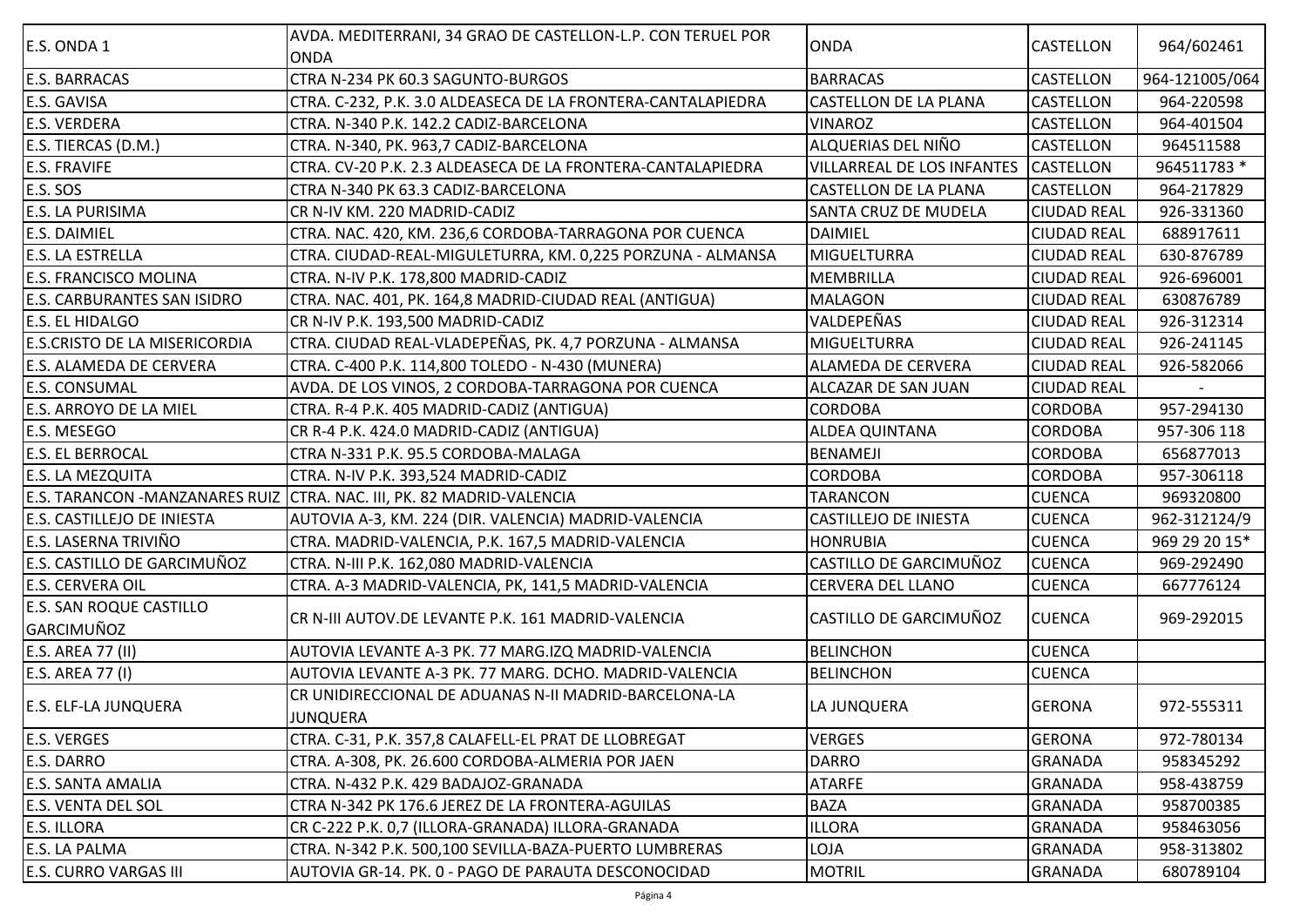| <b>E.S. CURRO VARGAS</b>        | PUENTE TOLEDANO S/N DESCONOCIDAD                                                 | <b>MOTRIL</b>              | <b>GRANADA</b>   | 958-600222     |
|---------------------------------|----------------------------------------------------------------------------------|----------------------------|------------------|----------------|
| <b>E.S. MUCHO MOTRIL</b>        | CTRA. N-340 P.K. 11,100 CADIZ-BARCELONA                                          | <b>CARCHUNA</b>            | GRANADA          | 958-623226     |
| <b>E.S. SAN MIGUEL</b>          | CTRA NAC.432, KM. 425 BADAJOZ-GRANADA                                            | <b>PINOS PUENTE</b>        | <b>GRANADA</b>   | 958450160      |
| <b>E.S. MOTRIL</b>              | CTRA. N-323, P.K. 193.0 BAILEN-MOTRIL                                            | <b>MOTRIL</b>              | <b>GRANADA</b>   | 958-600340     |
| <b>E.S. MERCAGRANADA</b>        | CR N-432 P.K. 431 C.MERCAGRANADA BADAJOZ-GRANADA                                 | <b>ATARFE</b>              | <b>GRANADA</b>   | 958-289806     |
| E.S. CARO                       | CTRA. N-342 A-92 P.K. 329,600 SEVILLA-BAZA-PUERTO LUMBRERAS                      | <b>DARRO</b>               | <b>GRANADA</b>   | 958680031      |
| E.S. LEÑAS EL PELAO             | CTRA. A-92 N 341,6 GUADIX-PUERTO LUMBRERAS                                       | <b>BAZA</b>                | <b>GRANADA</b>   |                |
| <b>E.S. GUADIX NORTE</b>        | AUTOVIA A-92, PK. 292 GUADIX-PUERTO LUMBRERAS                                    | <b>GUADIX</b>              | <b>GRANADA</b>   | 639763763      |
| <b>E.S. RIO FARDES</b>          | AUTOVIA A-92 SEVILLA-BAZA, PK. 284,8 SEVILLA-BAZA-PUERTO<br><b>LUMBRERAS</b>     | PURULLENA                  | <b>GRANADA</b>   | 639763763      |
| E.S. AREA 112                   | CTRA. N-II, P.K. 112 MADRID-BARCELONA-LA JUNQUERA                                | <b>ALGORA</b>              | GUADALAJAR       | 616928524      |
| <b>E.S. IRUN</b>                | CTRA R-1 PK 480.5 MADRID-IRUN                                                    | <b>IRUN</b>                | <b>GUIPUZCOA</b> | 943-638412     |
| <b>U.S. POSTE LEGAZPIA</b>      | CTRA. LEGAZPI-OÑATE DESCONOCIDAD                                                 | LEGAZPIA                   | <b>GUIPUZCOA</b> | 943-734219     |
| E.S. ITZIAR II                  | AUTOPISTA A-8, KM. 55 BEHOBIA-BILBAO                                             | <b>ICIAR</b>               | <b>GUIPUZCOA</b> | 670884444      |
| <b>E.S. NARRONDO</b>            | CTRA. N-634, P.K. 29,7 SAN SEBASTIAN-SANTIAGO DE COMPOSTELA                      | <b>ZUMAYA</b>              | <b>GUIPUZCOA</b> | 943-861082     |
| <b>E.S. ETXEGARATE</b>          | CTRA. N I PK. 406 MADRID-BURGOS                                                  | <b>IDIAZABAL</b>           | <b>GUIPUZCOA</b> | 943187810      |
| E.S. ITZIAR I                   | AUTOPISTA A-8, KM. 55 BEHOBIA-BILBAO                                             | <b>ICIAR</b>               | <b>GUIPUZCOA</b> | 670884444      |
| <b>E.S. BILLABONA</b>           | CTRA. A-1, PK. 443 - MARGEN IZQUIERDO MADRID-BURGOS                              | <b>VILLABONA</b>           | <b>GUIPUZCOA</b> | 943693079      |
| E.S. A-49 TRIGUEROS I           | AUTOVIA A-49, PK. 70,3 SEVILLA-AYAMONTE                                          | <b>TRIGUEROS</b>           | HUELVA           |                |
| <b>E.S. A-49 TRIGUEROS II</b>   | CTRA. A-49 PK. 70.3 SEVILLA-AYAMONTE                                             | <b>TRIGUEROS</b>           | <b>HUELVA</b>    | 959356363      |
| <b>E.S. AINSA</b>               | AV PIRENAICA, 14 N-123 (ENATE) - FRANCIA POR AINSA                               | <b>AINSA</b>               | <b>HUESCA</b>    | 974-500006     |
| <b>E.S. CANFRANC</b>            | CTRA. N-330, PK. 664 ALICANTE-FRANCIA POR ZARAGOZA                               | <b>CANFRANC- ESTACION</b>  | <b>HUESCA</b>    | 696424622      |
| <b>E.S. BALLOBAR</b>            | CTRA FRAGA-HUESCA A-131, KM. 16 FRAGA-HUESCA                                     | <b>BALLOBAR</b>            | <b>HUESCA</b>    | 974461400      |
| <b>E.S. CASTEJON DEL PUENTE</b> | CTRA. N-240, P.K. 149,500 TARRAGONA-GALDAKAO                                     | <b>CASTEJON DEL PUENTE</b> | <b>HUESCA</b>    | 974 40 38 17 * |
| E.S.SENA                        | CTRA. FRAGA A HUESCA A-131, PK. 40,800 FRAGA-HUESCA                              | <b>SENA</b>                | <b>HUESCA</b>    | 620971775      |
| E.S. GASOLINERAS BERNAD, S.L.   | CTRA. DE FRAGA A MONZON A-1234 PK.12 FRAGA-MONZON                                | ZAIDIN                     | <b>HUESCA</b>    | 974461026      |
| <b>E.S.PORTAL DE SERRABLO</b>   | CTRA. N-330, P.K. 616.700 ALICANTE-FRANCIA POR ZARAGOZA                          | <b>HOSTAL DE IPIES</b>     | <b>HUESCA</b>    | 974496913      |
| <b>E.S. SAN ANTONIO</b>         | CTRA. LINARES-ORCERA (C-3210), OK. 48,2 N-322 BEAS DE SEGURA -<br><b>LINARES</b> | SANTISTEBAN DEL PUERTO     | <b>JAEN</b>      | 636985151      |
| <b>E.S. RIO GORDILLO</b>        | CTRA. A-316, PK. 65 UBEDA-ALCAUDETE                                              | <b>TORREDELCAMPO</b>       | <b>JAEN</b>      | 636985151      |
| E.S. LA ZARZUELA                | CTRA A-6100 BAÑOS-LINARES, PK. 40,300 LINARES-BAÑOS DE LA ENCINA                 | <b>LINARES</b>             | <b>JAEN</b>      | 616567224      |
| <b>E.S. EL OLIVO</b>            | CTRA N-323 PK 32.0 BAILEN-MOTRIL (ANTIGUA)                                       | <b>JAEN</b>                | <b>JAEN</b>      | 953281041      |
| E.S. EL PASO II(D.M.)           | CTRA N-IV PK.294 (CADIZ-MADRID) MADRID-CADIZ (ANTIGUA)                           | <b>BAILEN</b>              | <b>JAEN</b>      | 953-670302     |
| <b>E.S. ANDUJAR II</b>          | CTRA R-4 PK 316.7 MADRID-CADIZ                                                   | ANDUJAR                    | <b>JAEN</b>      | 953-507942     |
| <b>E.S. DISTGASOLEO</b>         | CTRA. N-VI P.K. 596 MADRID-LA CORUÑA                                             | <b>OLEIROS</b>             | LA CORUÑA        | 981.55.51.66   |
| <b>E.S. SAN MATEO</b>           | CTRA. AC-116 PK. 5.7 FERROL-MEIRAS-VALDOVIÑO                                     | <b>NARON</b>               | LA CORUÑA        | 981-485000     |
| <b>E.S. COMPOSTELA</b>          | RUA DO AMIO, PARC.32 POL.IND.COSTA VELLA DESCONOCIDAD                            | SANTIAGO DE COMPOSTELA     | LA CORUÑA        | 981 887458     |
| <b>E.S. OS CARBALLOS</b>        | CTRA. OS CARBALLOS NARZOA, P.K. 53 LA CORUÑA-TUY                                 | <b>OROSO</b>               | LA CORUÑA        | 981680606      |
| <b>E.S. OLEIROS</b>             | CR LC-147 PK. 9.0 PERILLO-SADA                                                   | <b>OLEIROS</b>             | LA CORUÑA        | 981-610775     |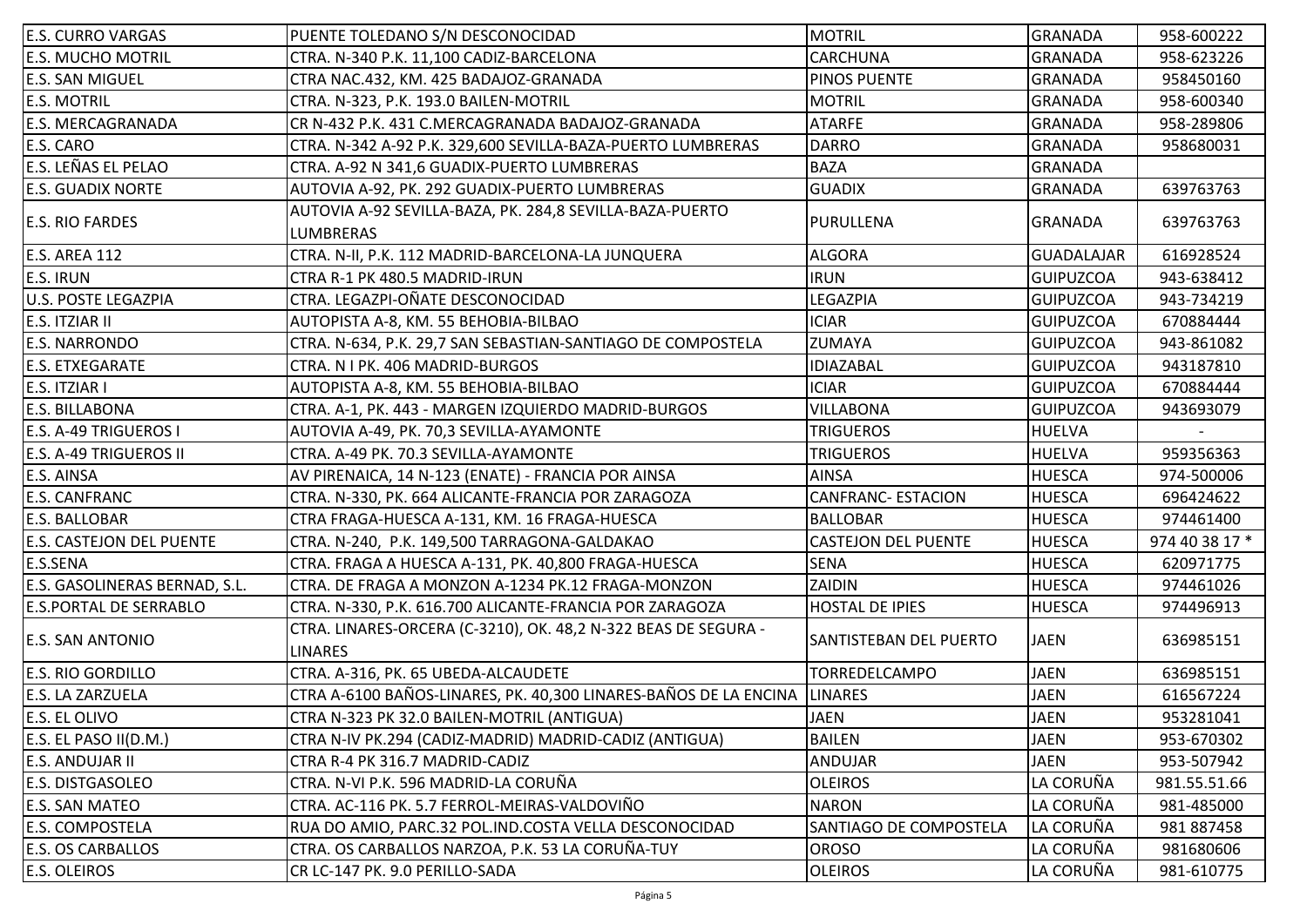| E.S. VILLA DE NOYA                   | CL SAN BERNARDO, S/N NOYA- SANTIAGO DE COMPOSTELA                           | <b>NOYA</b>                       | LA CORUÑA     | 981-823 415* |
|--------------------------------------|-----------------------------------------------------------------------------|-----------------------------------|---------------|--------------|
| <b>U.S. LOS ANGELES GAS</b>          | AV ALFEREZ PROVISIONAL, 10 DESCONOCIDAD                                     | LA CORUÑA                         | LA CORUÑA     | 981509999    |
| <b>E.S. ESPIRITU SANTO</b>           | CTRA. N-VI, P.K. 582 MADRID-LA CORUÑA                                       | <b>SADA</b>                       | LA CORUÑA     | 981-611637   |
| <b>E.S. ESTASER A SILVA</b>          | CL/ XAQUIN LORENZO, 28-30 SANTA COMBA-LA SILVA                              | <b>CERCEDA</b>                    | LA CORUÑA     | 981-692428   |
| E.S.ESCLAVITUD - PADRON              | CTRA N-550, PK 76,400 LA CORUÑA-TUY                                         | <b>ESCLAVITUD</b>                 | LA CORUÑA     | 981-803251   |
| <b>E.S. CERQUEDA</b>                 | AVDA. MALPICA, 66-68 CARBALLO-MALPICA DE BERGANTIÑOS                        | CARBALLO                          | LA CORUÑA     | 608388927    |
| <b>E.S. GARLOU</b>                   | CTRA. C-550 P.K. 53 CEE -PADRON                                             | <b>BOIRO</b>                      | LA CORUÑA     | 981 844471   |
| E.S. GASOLEOS MONTAÑA S.L.           | C-552 PK 58,56 LA CORUÑA-FINISTERRE                                         | <b>BAYO</b>                       | LA CORUÑA     |              |
| E.S. ALVEDRO                         | CTRA. NAC. 550, PK 9,4 LA CORUÑA-TUY                                        | <b>CULLEREDO</b>                  | LA CORUÑA     | 981 650 251  |
| <b>E.S. LAG SIGUEIRO</b>             | CTRA. NAC. 550, KM. 50 - LUGAR SIGUEIRO LA CORUÑA-TUY                       | <b>SANTIAGO DE COMPOSTELA</b>     | LA CORUÑA     | 981509999    |
| <b>E.S. BRIONES</b>                  | CTRA. N-232, P.K. 441,4 VINAROZ-SANTANDER                                   | <b>BRIONES</b>                    | LA RIOJA      | 941301035    |
| E.S. PLACIDO RIAÑO                   | CTRA. N-120 P.K. 43 LOGROÑO-VIGO (ANTIGUA)                                  | <b>BAÑARES</b>                    | LA RIOJA      | 941-340945   |
| E.S. SAN CAMILO                      | CTRA N-232 PK 4,16 VINAROZ-SANTANDER                                        | <b>NAVARRETE</b>                  | LA RIOJA      | 941-440422   |
| <b>E.S. LA VEGUILLA I</b>            | AUTOVIA A-231, P.K. 49 LEON-BURGOS                                          | <b>SAHAGUN DE CAMPOS</b>          | <b>LEON</b>   |              |
| E.S. EL PASO HONROSO                 | CTRA. N-120 P.K. 335.3 LOGROÑO-VIGO                                         | <b>HOSPITAL DE ORBIGO</b>         | <b>LEON</b>   | 987-361010   |
| <b>E.S. LA HACIENDA</b>              | CTRA. N-6 P.K. 302,600 MADRID-LA CORUÑA (ANTIGUA)                           | LA BAÑEZA                         | <b>LEON</b>   | 649804152    |
| <b>E.S. LOS ROSALES</b>              | CTRA R-6, PK 374,800 MADRID-LA CORUÑA                                       | ALMAZCARA                         | <b>LEON</b>   | 663777445    |
| <b>E.S. PUERTA DE ASTORGA</b>        | CTRA. ASTORGA A VAL S.LORENZO, P.K. 1,20 MADRID-LA CORUÑA                   | <b>ASTORGA</b>                    | <b>LEON</b>   | 987617066    |
| <b>E.S. LA VEGUILLA II</b>           | AUTOVIA A-231, P.K. 49 (BURGOS A LEON) VALDEARGORFA - L.P. CON<br>TARRAGONA | <b>SAHAGUN DE CAMPOS</b>          | <b>LEON</b>   |              |
| E.S.VILLAMANIN                       | CTRA. N-630 PK. 105.400 GIJON-SEVILLA                                       | VILLAMANIN                        | <b>LEON</b>   | 987-598033   |
| <b>E.S. LA HACIENDA</b>              | AUTOVIA A-6, KM 303 MADRID-LA CORUÑA                                        | LA BAÑEZA                         | <b>LEON</b>   | 987642364    |
| E.S. DALMAU                          | AV. DEL EJERCITO, 44 MADRID-BARCELONA-LA JUNQUERA                           | LERIDA                            | LERIDA        | 973267972    |
| <b>E.S. FONDARELLA</b>               | AUTOVIA A-2 PK. 485,120 MADRID-BARCELONA-LA JUNQUERA                        | <b>FONDARELLA</b>                 | LERIDA        | 973295238    |
| <b>E.S. PONT DE SUERT</b>            | CR N-230 P.K. 124,700 LERIDA-FRANCIA                                        | <b>EL PONT DE SUERT</b>           | LERIDA        | 973-691186   |
| <b>E.S. CAMPOS</b>                   | CTRA. N-540 P.K. 45.1 LUGO-ORENSE                                           | TABOADA                           | <b>LUGO</b>   | 619264827    |
| E.S. O CORGO I                       | AUTOVÍA A-6, KM 487 MADRID-LA CORUÑA                                        | <b>CORGO</b>                      | <b>LUGO</b>   | 982300206    |
| E.S. O CORGO II                      | AUTOVÍA A-6, KM 487 MADRID-LA CORUÑA                                        | <b>CORGO</b>                      | <b>LUGO</b>   | 982300208    |
| E.S. A'RODA                          | CTRA. N-634 P.K. 603 SAN SEBASTIAN-SANTIAGO DE COMPOSTELA                   | <b>GONTAN</b>                     | <b>LUGO</b>   | 982-508035   |
| <b>E.S. CAFESTORE GUITIRIZ NORTE</b> | AUTOVIA A-6, PK. 538 MARG. DERECHO MADRID-LA CORUÑA                         | <b>GUITIRIZ</b>                   | <b>LUGO</b>   | 609875231    |
| <b>E.S. CAFESTORE GUITIRIZ SUR</b>   | AUTOVIA A-6, PK. 538 MARG. IZQUIERDO MADRID-LA CORUÑA                       | <b>GUITIRIZ</b>                   | <b>LUGO</b>   | 649875231    |
| <b>E.S. POLVORANCA</b>               | CARRETRA M-407, KM. 1,8 LEGANES-FUENLABRADA POR LA                          | <b>LEGANES</b>                    | MADRID        | 916081261    |
| E.S. ALCORCON                        | CL LAGUNA C/V CTRA. LEGANÉS DESCONOCIDAD                                    | <b>ALCORCON</b>                   | MADRID        | 699850820    |
| U.S. SAN SEBASTIAN DE LOS REYES      | CTRA-A-1, KM. 24,100 MADRID-BURGOS                                          | <b>SAN SEBASTIAN DE LOS REYES</b> | MADRID        | 916570260    |
| E.S. EL CERRO DE LA CABAÑA I         | AUTOVIA A-3, KM. 7, 1 - MARGEN DERECHO MADRID-VALENCIA                      | <b>MADRID</b>                     | <b>MADRID</b> |              |
| E.S. NASSICA 365                     | CL RIO ODIEL, ESQUINA CL GUADALQUIVIR DESCONOCIDAD                          | <b>GETAFE</b>                     | MADRID        | 91 691 90 74 |
| E.S. EL CERRO DE LA CABAÑA II        | AUTOVIA A-3, KM. 7,1 MARGEN IZQUIERDO MADRID-VALENCIA                       | <b>MADRID</b>                     | <b>MADRID</b> |              |
| E.S. GETAFE II                       | CTRA. MADRID-TOLEDO, KM. 10 MADRID-TOLEDO                                   | <b>GETAFE</b>                     | <b>MADRID</b> | 683196907    |
| E.S. LOESSA II                       | CTRA. MADRID-CADIZ, KM. 12,5 MADRID-CADIZ                                   | <b>GETAFE</b>                     | <b>MADRID</b> | 91 684 55 38 |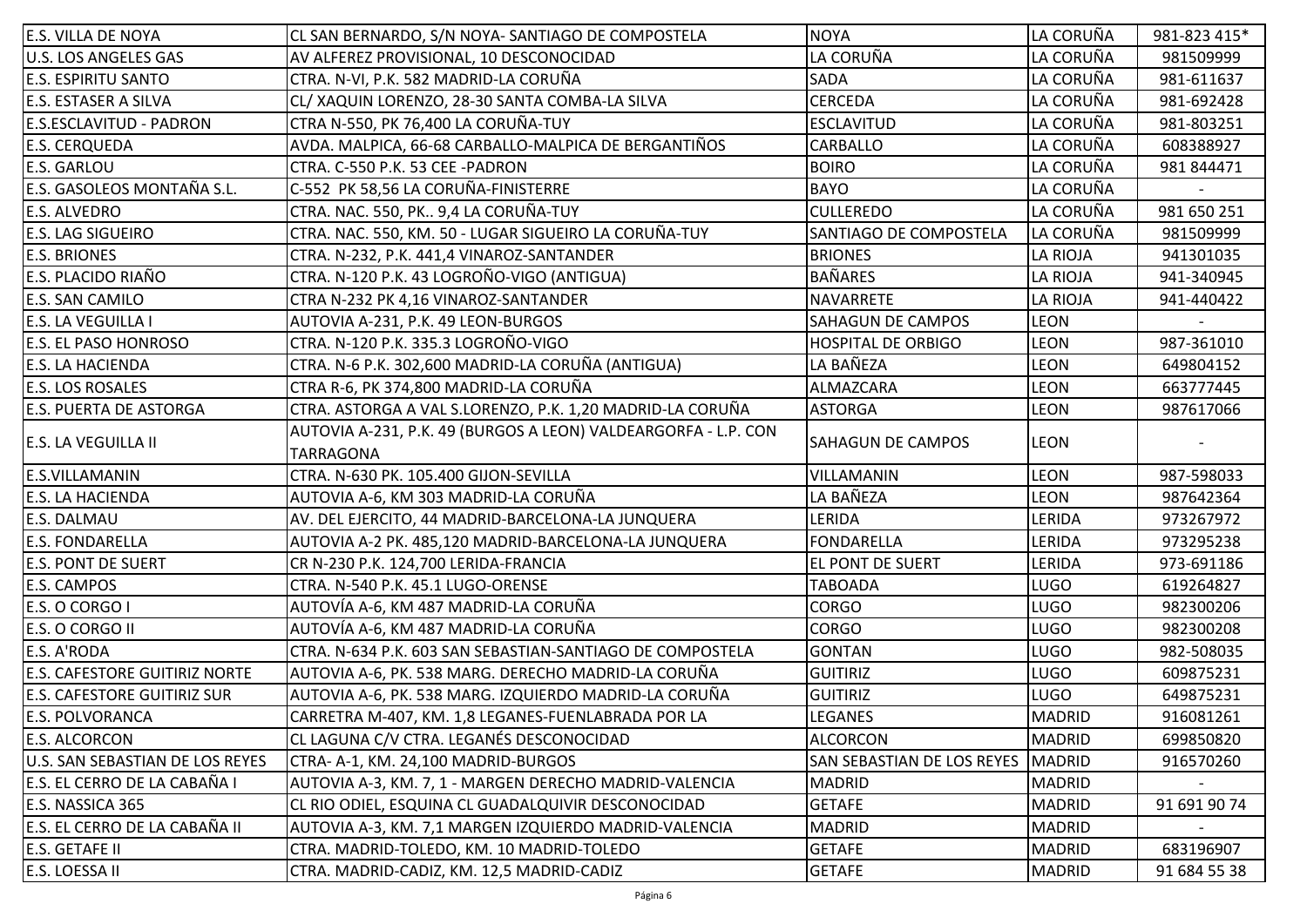| E.S. LOESSA I                       | CTRA. MADRID- CADIZ KM, 12,5 MADRID-CADIZ                                                         | <b>GETAFE</b>                  | <b>MADRID</b>  | 91 684 55 38   |
|-------------------------------------|---------------------------------------------------------------------------------------------------|--------------------------------|----------------|----------------|
| <b>E.S. VALLECAS VILLAVERDE 365</b> | CTRA. VALLECAS A VILLAVERDE, KM. 1,8 DESCONOCIDAD                                                 | <b>MADRID</b>                  | MADRID         | 616286589      |
| E.S. COSLADA 1                      | CL RIOJA, 23 DESCONOCIDAD                                                                         | COSLADA                        | <b>MADRID</b>  | $91 -$         |
| <b>U.S. POSTE BUITRAGO</b>          | CR N-I P.K. 76 MADRID-IRUN (ANTIGUA)                                                              | <b>BUITRAGO DEL LOZOYA</b>     | MADRID         | 91-8681519     |
| E.S. VILLECA II                     | AVDA. DE LA LENGUA ESPAÑOLA, S/N LEGANES-VILLAVERDE                                               | LEGANES                        | MADRID         | 91-680 50 88   |
| E.S. LOS ANGELES II - GETAFE (D.M.) | AUTOV A-4, PK. 14,3 MADRID-CADIZ                                                                  | <b>GETAFE</b>                  | <b>MADRID</b>  | 916837587      |
| <b>E.S. SAN MILLAN</b>              | AV. DE FUENLABRADA, 30 FUENLABRADA - R-5 POR MORALEJA DE<br><b>ENMEDIO</b>                        | MORALEJA DE ENMEDIO            | <b>MADRID</b>  | 91-6094727     |
| <b>E.S. PARACUELLOS</b>             | CL MIGUEL DE CERVANTES, 2 BARAJAS-FUENTE EL SAZ                                                   | PARACUELLOS DE JARAMA          | MADRID         | 91 6580525     |
| E.S. VILLECA I                      | AVDA DE LA LENGUA ESPAÑOLA, 24 LEGANES-VILLAVERDE                                                 | LEGANES                        | MADRID         | 91-688 88 88   |
| <b>E.S. PINTO</b>                   | CTRA. M-841, P.K. 3,5 PINTO-SAN MARTIN DE LA VEGA                                                 | <b>PINTO</b>                   | <b>MADRID</b>  | 916923608      |
| <b>E.S. TORREJON DE VELASCO</b>     | CR M-404 P.K. 31 R-5 (NAVALCARNERO) - R-3 (VILLAREJO DE SALVANES)                                 | <b>TORREJON DE VELASCO</b>     | <b>MADRID</b>  | 91-8145082     |
| <b>E.S. SOMOSIERRA</b>              | CTRA.R-1,PK 92,500 MADRID-BURGOS                                                                  | SOMOSIERRA                     | MADRID         | 91-8699032     |
| <b>E.S. PERALES</b>                 | CTRA. N-III PK. 43,320 MADRID-VALENCIA                                                            | PERALES DE TAJUÑA              | MADRID         | 918755180/76   |
| <b>E.S. PETROLARANJUEZ</b>          | CTRA. N-IV P.K. 47,4 MADRID-CADIZ                                                                 | ARANJUEZ                       | MADRID         | 91-8921046     |
| E.S. GETAFE I                       | CTRA. MADRID-TOLEDO, KM. 10 MADRID-TOLEDO                                                         | <b>GETAFE</b>                  | MADRID         | 916951016      |
| E.S. DISCO                          | CTRA. CORUÑA, KM. 11,6 MARGEN DERECHO MADRID-LA CORUÑA                                            | <b>MADRID</b>                  | MADRID         | 913729522      |
| LOS ANGELES H2H                     | AUTOV A-4 PK 14.3 MADRID-CADIZ                                                                    | <b>GETAFE</b>                  | <b>MADRID</b>  | 91-6964159     |
| E.S. LA SERNA DEL MONTE             | CTRA.NAC. I - MADRID-IRUN PK. 80,300 MADRID-BURGOS                                                | LA SERNA DEL MONTE             | MADRID         | 918681277      |
| <b>E.S. AUTOLYT</b>                 | CL LAS AGUILAS, 18 DESCONOCIDAD                                                                   | PINTO                          | MADRID         | 620945912      |
| E.S. VELILLA DE SAN ANTONIO         | CTRA. M-208 ARGANDA-VELILLA, KM. 3,800 LA POVEDA-MEJORADA DEL<br>CAMPO POR VELILLA DE SAN ANTONIO | VELILLA DE SAN ANTONIO         | MADRID         | 91.660.90.01   |
| <b>E.S. FUENTE EL SAZ</b>           | CAMINO DE VALDETORRES, S/N DESCONOCIDAD                                                           | <b>FUENTE EL SAZ DE JARAMA</b> | MADRID         | 667450164      |
| <b>E.S. LA VICTORIA</b>             | CTRA. N-342 P.K. 177 JEREZ DE LA FRONTERA-AGUILAS                                                 | <b>ARCHIDONA</b>               | <b>MALAGA</b>  | 952-714383     |
| <b>E.S. TITANIC</b>                 | CTRA. CARTAMA-COIN P.K. 3,800 MARBELLA-CARTAMA                                                    | CARTAMA                        | <b>MALAGA</b>  | $95 -$         |
| E.S. HUMILLADERO II                 | CR N-334 P.K. 138,230 SEVILLA-BAZA-PUERTO LUMBRERAS                                               | HUMILLADERO                    | <b>MALAGA</b>  | 9527373528     |
| <b>E.S. LOS REMEDIOS</b>            | AVD. ANDALUCIA, 55 MALAGA-ALORA                                                                   | CARTAMA                        | <b>MALAGA</b>  | 952422238      |
| E.S. HUMILLADERO I                  | AUTOVIA A-92 P.K. 138,230 SEVILLA-BAZA-PUERTO LUMBRERAS                                           | HUMILLADERO                    | <b>MALAGA</b>  | 952737528      |
| E.S. CASABERMEJA                    | CTRA. N-331, P.K. 147,8 CORDOBA-MALAGA                                                            | CASABERMEJA                    | MALAGA         | 952-758681     |
| E.S. SAN ISIDRO                     | CTRA. A-352 P.K. 3,60 CASABERMEJA-TORRE DEL MAR                                                   | VELEZ-MALAGA                   | <b>MALAGA</b>  | 952-558704     |
| E.S. SAN MIGUEL                     | CTRA. A-357 PK. 50,05 CAMPILLOS-MALAGA                                                            | CARTAMA                        | <b>MALAGA</b>  | 952421478      |
| E.S. AXARQUIA                       | CTRA. MA-105, PK. 0,30 CADIZ-BARCELONA                                                            | <b>FRIGILIANA</b>              | <b>MALAGA</b>  | 625127174      |
| E.S. EL ALGAR-GAS MENOR             | CTRA N-332 PK 18.0 DESCONOCIDAD                                                                   | <b>EL ALGAR</b>                | <b>MURCIA</b>  | 968/135235-282 |
| E.S. OSDAFRAMA                      | CAMINO DE MURCIA, 182 MADRID-CARTAGENA (ANTIGUA)                                                  | <b>CIEZA</b>                   | MURCIA         | 968 454 052*   |
| E.S. LA PURISIMA                    | CL SALVADOR ALLENDE, 1 DESCONOCIDAD                                                               | <b>FORTUNA</b>                 | MURCIA         | 968-685077     |
| <b>E.S. EL JIMENADO</b>             | CTRA. F-14, P.K. 6,500 N-301 - LOS ALCAZARES POR EL JIMENADO Y<br><b>TORRE PACHECO</b>            | <b>TORREPACHECO</b>            | MURCIA         | 968-585 123*   |
| <b>E.S. PUERTO LUMBRERAS</b>        | CTRA. N-340 PK. 580,3 CADIZ-BARCELONA                                                             | <b>PUERTO LUMBRERAS</b>        | MURCIA         | 968402763      |
| E.S. LANZ                           | CTRA. N-121-A, P.K. 23,65 PAMPLONA-FRANCIA POR VERA DE BIDASOA                                    | LANZ                           | <b>NAVARRA</b> | 948307223      |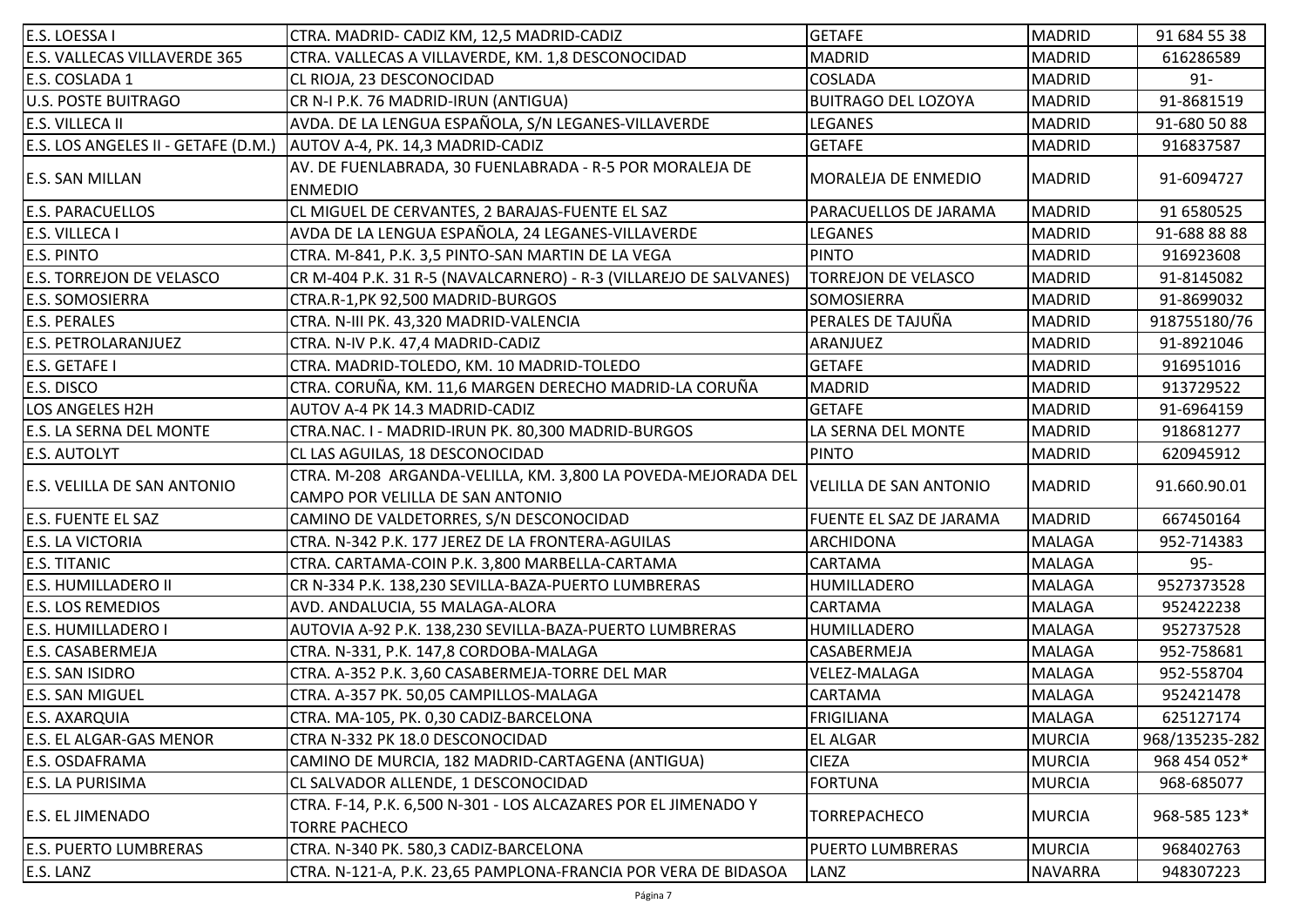| AUTOVIA A-15 ANDOAIN-IRURZUN, KM 134 TUDELA-IRURZUN-ANDOAIN<br><b>GORRITI</b><br><b>NAVARRA</b><br>948-604639<br><b>CAPARROSO</b><br>CTRA. N-121 P.K. 56 PAMPLONA-VALTIERRA<br><b>NAVARRA</b><br>948730083<br>AUTOVIA A-12 PK. 7.3 PAMPLONA-LOGROÑO-BURGOS<br><b>GAZOLAZ</b><br>948353270<br><b>NAVARRA</b><br>SANTESTEBAN<br><b>NAVARRA</b><br>CTRA. N-121 PK. 55 PAMPLONA-FRANCIA POR VERA DE BIDASOA<br>LACUNZA<br><b>NAVARRA</b><br>CTRA. N-240, KM. 35,6 PAMPLONA - R-1 (ALSASUA)<br>AUTOVIA A-15 ANDOAIN-IRURZUN, KM. 134 TUDELA-IRURZUN-ANDOAIN GORRITI<br>948-604651<br><b>NAVARRA</b><br>CTRA. N-121-A, P.K. 4 - MARGEN DERECHO PAMPLONA-FRANCIA POR<br><b>VILLAVA</b><br><b>NAVARRA</b><br>E.S. VILLAVA I<br><b>VERA DE BIDASOA</b><br>CTRA. NAC. 121, PK. 4 - MARGEN IZQ. PAMPLONA-FRANCIA POR VERA DE<br><b>VILLAVA</b><br><b>NAVARRA</b><br>E.S. VILLAVA II<br><b>BIDASOA</b><br><b>MASIDE</b><br><b>ORENSE</b><br>988275064<br>CTRA. N-541 P.K. 24,7 ORENSE-PONTEVEDRA<br>PEREIRO DE AGUIAR<br>PG. PEREIRO DE AGUIAR, PARCELA S-2 DESCONOCIDAD<br><b>ORENSE</b><br>988 256 336<br><b>ORENSE</b><br><b>ORENSE</b><br>AV DE SANTIAGO, 174 BENAVENTE-SANTIAGO DE COMPOSTELA<br>988-215649<br><b>CARBALLINO</b><br><b>ORENSE</b><br>988-270635<br>CR N-541, P.K. 27.6 ORENSE-PONTEVEDRA<br>CL MANUEL QUIROGA, 50 DESCONOCIDAD<br>EL BARCO DE VALDEORRAS<br><b>ORENSE</b><br>988-320288<br>988-<br>CTRA. N-525 P.K. 118,700 BENAVENTE-SANTIAGO DE COMPOSTELA<br>LA MEZQUITA<br><b>ORENSE</b><br>979133644<br>AUTOVIA A-67 SALIDA 94 PALENCIA-SANTANDER<br><b>ALAR DEL REY</b><br><b>PALENCIA</b><br>TORQUEMADA<br>979-800088<br>AUTOVIA A-62 (E-80), PK. 64,3 BURGOS-PORTUGAL POR SALAMANCA<br>PALENCIA<br>CR N-620 KM. 43 BURGOS-PORTUGAL POR SALAMANCA<br><b>VILLODRIGO</b><br><b>PALENCIA</b><br>947-163002<br><b>VILLODRIGO</b><br>CTRA N-620 PK 43.0 BURGOS-PORTUGAL POR SALAMANCA (ANTIGUA)<br><b>PALENCIA</b><br>947-166002<br>PG. II - CL HORNEROS, PARCELA 42 DESCONOCIDAD<br><b>AGUILAR DE CAMPOO</b><br><b>PALENCIA</b><br>667705219<br>CTRA. N-120, P.K. 660 LOGROÑO-VIGO<br><b>TAMEIGA</b><br>986-332111<br><b>PONTEVEDRA</b><br><b>VIGO</b><br>PONTEVEDRA<br>AV. DE MADRID, 73 DESCONOCIDAD<br>986-279475<br><b>SILLEDA</b><br>CR N-525 P.K. 624,400 BENAVENTE-SANTIAGO DE COMPOSTELA<br><b>PONTEVEDRA</b><br>986-<br>CTRA. N-550 PK. 130,950 LA CORUÑA-TUY<br>VILABOA<br>986708353<br>PONTEVEDRA<br><b>PONTEVEDRA</b><br>URB.MONTEPORREIRO.CL.ITALIA PARC. C-1 DESCONOCIDAD<br><b>PONTEVEDRA</b><br>629774597<br>LEDESMA<br>SALAMANCA<br>923-570320<br>CTRA. C-72 P.K. 8 DESCONOCIDAD<br>PEÑACABALLERA<br>SALAMANCA<br>923-414180<br>CTRA. N-630, P.K. 423.9 GIJON-SEVILLA<br>CTRA. A-62 PK. 297 BURGOS-PORTUGAL POR SALAMANCA<br><b>MARTIN DE YELTES</b><br>SALAMANCA<br>923-440766<br>CTRA. A-66 PK. 375 GIJON-SEVILLA<br>MONTEJO DE SALVATIERRA<br>SALAMANCA<br>923088927<br> CTRA. SA-512, P.K. 53.4 SALAMANCA-RIOMALO DE ABAJO (L.P. CON<br><b>LINARES DE RIOFRIO</b><br>SALAMANCA<br>923-416171<br>CACERES)<br>E.S. MARTIN DE YELTES I (D.M.)<br><b>MARTIN DE YELTES</b><br>SALAMANCA<br>923440994<br>CTRA. A-62 PK. 297 BURGOS-PORTUGAL POR SALAMANCA<br>CR N-620 P.K. 291,600 BURGOS-PORTUGAL POR SALAMANCA<br>LA FUENTE DE SAN ESTEBAN<br>SALAMANCA<br>923-440284<br>CTRA. A-50 SALIDA 86 - PG- 502 PARC. 215 AVILA-SALAMANCA<br><b>MACHACON</b><br>SALAMANCA<br>649806554<br>CTRA. NAC. I, PK. 107 MADRID-BURGOS<br><b>CASTILLEJO DE MESLEON</b><br><b>SEGOVIA</b><br>656305095<br><b>BUQUERIN</b><br>UTRERA<br><b>SEVILLA</b><br>CTRA. A-362, KM. 4,2 UTRERA- LOS PALACIOS Y VILLAFRANCA | E.S. NOAIN                          | CTRA. N-240, P.K. 7,2 TARRAGONA-GALDAKAO | <b>NOAIN</b> | <b>NAVARRA</b> | 948318630 |
|-----------------------------------------------------------------------------------------------------------------------------------------------------------------------------------------------------------------------------------------------------------------------------------------------------------------------------------------------------------------------------------------------------------------------------------------------------------------------------------------------------------------------------------------------------------------------------------------------------------------------------------------------------------------------------------------------------------------------------------------------------------------------------------------------------------------------------------------------------------------------------------------------------------------------------------------------------------------------------------------------------------------------------------------------------------------------------------------------------------------------------------------------------------------------------------------------------------------------------------------------------------------------------------------------------------------------------------------------------------------------------------------------------------------------------------------------------------------------------------------------------------------------------------------------------------------------------------------------------------------------------------------------------------------------------------------------------------------------------------------------------------------------------------------------------------------------------------------------------------------------------------------------------------------------------------------------------------------------------------------------------------------------------------------------------------------------------------------------------------------------------------------------------------------------------------------------------------------------------------------------------------------------------------------------------------------------------------------------------------------------------------------------------------------------------------------------------------------------------------------------------------------------------------------------------------------------------------------------------------------------------------------------------------------------------------------------------------------------------------------------------------------------------------------------------------------------------------------------------------------------------------------------------------------------------------------------------------------------------------------------------------------------------------------------------------------------------------------------------------------------------------------------------------------------------------------------------------------------------------------------------------------------------------------------------------------------------------------------------------------------------------------------------------------------------------------------------------------------------------------------------------------------------------------------------------------------------------------------------------------------------|-------------------------------------|------------------------------------------|--------------|----------------|-----------|
|                                                                                                                                                                                                                                                                                                                                                                                                                                                                                                                                                                                                                                                                                                                                                                                                                                                                                                                                                                                                                                                                                                                                                                                                                                                                                                                                                                                                                                                                                                                                                                                                                                                                                                                                                                                                                                                                                                                                                                                                                                                                                                                                                                                                                                                                                                                                                                                                                                                                                                                                                                                                                                                                                                                                                                                                                                                                                                                                                                                                                                                                                                                                                                                                                                                                                                                                                                                                                                                                                                                                                                                                                             | <b>E.S. PAGOZELAI</b>               |                                          |              |                |           |
|                                                                                                                                                                                                                                                                                                                                                                                                                                                                                                                                                                                                                                                                                                                                                                                                                                                                                                                                                                                                                                                                                                                                                                                                                                                                                                                                                                                                                                                                                                                                                                                                                                                                                                                                                                                                                                                                                                                                                                                                                                                                                                                                                                                                                                                                                                                                                                                                                                                                                                                                                                                                                                                                                                                                                                                                                                                                                                                                                                                                                                                                                                                                                                                                                                                                                                                                                                                                                                                                                                                                                                                                                             | E.S. CAPARROSO                      |                                          |              |                |           |
|                                                                                                                                                                                                                                                                                                                                                                                                                                                                                                                                                                                                                                                                                                                                                                                                                                                                                                                                                                                                                                                                                                                                                                                                                                                                                                                                                                                                                                                                                                                                                                                                                                                                                                                                                                                                                                                                                                                                                                                                                                                                                                                                                                                                                                                                                                                                                                                                                                                                                                                                                                                                                                                                                                                                                                                                                                                                                                                                                                                                                                                                                                                                                                                                                                                                                                                                                                                                                                                                                                                                                                                                                             | E.S. ZIZUR                          |                                          |              |                |           |
|                                                                                                                                                                                                                                                                                                                                                                                                                                                                                                                                                                                                                                                                                                                                                                                                                                                                                                                                                                                                                                                                                                                                                                                                                                                                                                                                                                                                                                                                                                                                                                                                                                                                                                                                                                                                                                                                                                                                                                                                                                                                                                                                                                                                                                                                                                                                                                                                                                                                                                                                                                                                                                                                                                                                                                                                                                                                                                                                                                                                                                                                                                                                                                                                                                                                                                                                                                                                                                                                                                                                                                                                                             | <b>E.S. IBARBURU</b>                |                                          |              |                |           |
|                                                                                                                                                                                                                                                                                                                                                                                                                                                                                                                                                                                                                                                                                                                                                                                                                                                                                                                                                                                                                                                                                                                                                                                                                                                                                                                                                                                                                                                                                                                                                                                                                                                                                                                                                                                                                                                                                                                                                                                                                                                                                                                                                                                                                                                                                                                                                                                                                                                                                                                                                                                                                                                                                                                                                                                                                                                                                                                                                                                                                                                                                                                                                                                                                                                                                                                                                                                                                                                                                                                                                                                                                             | <b>E.S. LAKUNTZA</b>                |                                          |              |                |           |
|                                                                                                                                                                                                                                                                                                                                                                                                                                                                                                                                                                                                                                                                                                                                                                                                                                                                                                                                                                                                                                                                                                                                                                                                                                                                                                                                                                                                                                                                                                                                                                                                                                                                                                                                                                                                                                                                                                                                                                                                                                                                                                                                                                                                                                                                                                                                                                                                                                                                                                                                                                                                                                                                                                                                                                                                                                                                                                                                                                                                                                                                                                                                                                                                                                                                                                                                                                                                                                                                                                                                                                                                                             | E.S. PAGOZELAI                      |                                          |              |                |           |
|                                                                                                                                                                                                                                                                                                                                                                                                                                                                                                                                                                                                                                                                                                                                                                                                                                                                                                                                                                                                                                                                                                                                                                                                                                                                                                                                                                                                                                                                                                                                                                                                                                                                                                                                                                                                                                                                                                                                                                                                                                                                                                                                                                                                                                                                                                                                                                                                                                                                                                                                                                                                                                                                                                                                                                                                                                                                                                                                                                                                                                                                                                                                                                                                                                                                                                                                                                                                                                                                                                                                                                                                                             |                                     |                                          |              |                |           |
|                                                                                                                                                                                                                                                                                                                                                                                                                                                                                                                                                                                                                                                                                                                                                                                                                                                                                                                                                                                                                                                                                                                                                                                                                                                                                                                                                                                                                                                                                                                                                                                                                                                                                                                                                                                                                                                                                                                                                                                                                                                                                                                                                                                                                                                                                                                                                                                                                                                                                                                                                                                                                                                                                                                                                                                                                                                                                                                                                                                                                                                                                                                                                                                                                                                                                                                                                                                                                                                                                                                                                                                                                             |                                     |                                          |              |                |           |
|                                                                                                                                                                                                                                                                                                                                                                                                                                                                                                                                                                                                                                                                                                                                                                                                                                                                                                                                                                                                                                                                                                                                                                                                                                                                                                                                                                                                                                                                                                                                                                                                                                                                                                                                                                                                                                                                                                                                                                                                                                                                                                                                                                                                                                                                                                                                                                                                                                                                                                                                                                                                                                                                                                                                                                                                                                                                                                                                                                                                                                                                                                                                                                                                                                                                                                                                                                                                                                                                                                                                                                                                                             |                                     |                                          |              |                |           |
|                                                                                                                                                                                                                                                                                                                                                                                                                                                                                                                                                                                                                                                                                                                                                                                                                                                                                                                                                                                                                                                                                                                                                                                                                                                                                                                                                                                                                                                                                                                                                                                                                                                                                                                                                                                                                                                                                                                                                                                                                                                                                                                                                                                                                                                                                                                                                                                                                                                                                                                                                                                                                                                                                                                                                                                                                                                                                                                                                                                                                                                                                                                                                                                                                                                                                                                                                                                                                                                                                                                                                                                                                             |                                     |                                          |              |                |           |
|                                                                                                                                                                                                                                                                                                                                                                                                                                                                                                                                                                                                                                                                                                                                                                                                                                                                                                                                                                                                                                                                                                                                                                                                                                                                                                                                                                                                                                                                                                                                                                                                                                                                                                                                                                                                                                                                                                                                                                                                                                                                                                                                                                                                                                                                                                                                                                                                                                                                                                                                                                                                                                                                                                                                                                                                                                                                                                                                                                                                                                                                                                                                                                                                                                                                                                                                                                                                                                                                                                                                                                                                                             | E.S. DACON-MASIDE                   |                                          |              |                |           |
|                                                                                                                                                                                                                                                                                                                                                                                                                                                                                                                                                                                                                                                                                                                                                                                                                                                                                                                                                                                                                                                                                                                                                                                                                                                                                                                                                                                                                                                                                                                                                                                                                                                                                                                                                                                                                                                                                                                                                                                                                                                                                                                                                                                                                                                                                                                                                                                                                                                                                                                                                                                                                                                                                                                                                                                                                                                                                                                                                                                                                                                                                                                                                                                                                                                                                                                                                                                                                                                                                                                                                                                                                             | E.S. DON FRANQUE, S.L.              |                                          |              |                |           |
|                                                                                                                                                                                                                                                                                                                                                                                                                                                                                                                                                                                                                                                                                                                                                                                                                                                                                                                                                                                                                                                                                                                                                                                                                                                                                                                                                                                                                                                                                                                                                                                                                                                                                                                                                                                                                                                                                                                                                                                                                                                                                                                                                                                                                                                                                                                                                                                                                                                                                                                                                                                                                                                                                                                                                                                                                                                                                                                                                                                                                                                                                                                                                                                                                                                                                                                                                                                                                                                                                                                                                                                                                             | E.S. VELASCO                        |                                          |              |                |           |
|                                                                                                                                                                                                                                                                                                                                                                                                                                                                                                                                                                                                                                                                                                                                                                                                                                                                                                                                                                                                                                                                                                                                                                                                                                                                                                                                                                                                                                                                                                                                                                                                                                                                                                                                                                                                                                                                                                                                                                                                                                                                                                                                                                                                                                                                                                                                                                                                                                                                                                                                                                                                                                                                                                                                                                                                                                                                                                                                                                                                                                                                                                                                                                                                                                                                                                                                                                                                                                                                                                                                                                                                                             | <b>E.S. PITEIRA CIBEIRA</b>         |                                          |              |                |           |
|                                                                                                                                                                                                                                                                                                                                                                                                                                                                                                                                                                                                                                                                                                                                                                                                                                                                                                                                                                                                                                                                                                                                                                                                                                                                                                                                                                                                                                                                                                                                                                                                                                                                                                                                                                                                                                                                                                                                                                                                                                                                                                                                                                                                                                                                                                                                                                                                                                                                                                                                                                                                                                                                                                                                                                                                                                                                                                                                                                                                                                                                                                                                                                                                                                                                                                                                                                                                                                                                                                                                                                                                                             | <b>E.S.SALUSTIANO GLEZ. SUAREZ</b>  |                                          |              |                |           |
|                                                                                                                                                                                                                                                                                                                                                                                                                                                                                                                                                                                                                                                                                                                                                                                                                                                                                                                                                                                                                                                                                                                                                                                                                                                                                                                                                                                                                                                                                                                                                                                                                                                                                                                                                                                                                                                                                                                                                                                                                                                                                                                                                                                                                                                                                                                                                                                                                                                                                                                                                                                                                                                                                                                                                                                                                                                                                                                                                                                                                                                                                                                                                                                                                                                                                                                                                                                                                                                                                                                                                                                                                             | <b>E.S. VILLAVIEJA</b>              |                                          |              |                |           |
|                                                                                                                                                                                                                                                                                                                                                                                                                                                                                                                                                                                                                                                                                                                                                                                                                                                                                                                                                                                                                                                                                                                                                                                                                                                                                                                                                                                                                                                                                                                                                                                                                                                                                                                                                                                                                                                                                                                                                                                                                                                                                                                                                                                                                                                                                                                                                                                                                                                                                                                                                                                                                                                                                                                                                                                                                                                                                                                                                                                                                                                                                                                                                                                                                                                                                                                                                                                                                                                                                                                                                                                                                             | E.S. PUERTA DE LA MONTAÑA           |                                          |              |                |           |
|                                                                                                                                                                                                                                                                                                                                                                                                                                                                                                                                                                                                                                                                                                                                                                                                                                                                                                                                                                                                                                                                                                                                                                                                                                                                                                                                                                                                                                                                                                                                                                                                                                                                                                                                                                                                                                                                                                                                                                                                                                                                                                                                                                                                                                                                                                                                                                                                                                                                                                                                                                                                                                                                                                                                                                                                                                                                                                                                                                                                                                                                                                                                                                                                                                                                                                                                                                                                                                                                                                                                                                                                                             | <b>E.S. EL CANTO</b>                |                                          |              |                |           |
|                                                                                                                                                                                                                                                                                                                                                                                                                                                                                                                                                                                                                                                                                                                                                                                                                                                                                                                                                                                                                                                                                                                                                                                                                                                                                                                                                                                                                                                                                                                                                                                                                                                                                                                                                                                                                                                                                                                                                                                                                                                                                                                                                                                                                                                                                                                                                                                                                                                                                                                                                                                                                                                                                                                                                                                                                                                                                                                                                                                                                                                                                                                                                                                                                                                                                                                                                                                                                                                                                                                                                                                                                             | E.S. VILLODRIGO                     |                                          |              |                |           |
|                                                                                                                                                                                                                                                                                                                                                                                                                                                                                                                                                                                                                                                                                                                                                                                                                                                                                                                                                                                                                                                                                                                                                                                                                                                                                                                                                                                                                                                                                                                                                                                                                                                                                                                                                                                                                                                                                                                                                                                                                                                                                                                                                                                                                                                                                                                                                                                                                                                                                                                                                                                                                                                                                                                                                                                                                                                                                                                                                                                                                                                                                                                                                                                                                                                                                                                                                                                                                                                                                                                                                                                                                             | <b>E.S. SANDINO</b>                 |                                          |              |                |           |
|                                                                                                                                                                                                                                                                                                                                                                                                                                                                                                                                                                                                                                                                                                                                                                                                                                                                                                                                                                                                                                                                                                                                                                                                                                                                                                                                                                                                                                                                                                                                                                                                                                                                                                                                                                                                                                                                                                                                                                                                                                                                                                                                                                                                                                                                                                                                                                                                                                                                                                                                                                                                                                                                                                                                                                                                                                                                                                                                                                                                                                                                                                                                                                                                                                                                                                                                                                                                                                                                                                                                                                                                                             | E.S. AGUILAR DE CAMPOO              |                                          |              |                |           |
|                                                                                                                                                                                                                                                                                                                                                                                                                                                                                                                                                                                                                                                                                                                                                                                                                                                                                                                                                                                                                                                                                                                                                                                                                                                                                                                                                                                                                                                                                                                                                                                                                                                                                                                                                                                                                                                                                                                                                                                                                                                                                                                                                                                                                                                                                                                                                                                                                                                                                                                                                                                                                                                                                                                                                                                                                                                                                                                                                                                                                                                                                                                                                                                                                                                                                                                                                                                                                                                                                                                                                                                                                             | E.S. EXGA                           |                                          |              |                |           |
|                                                                                                                                                                                                                                                                                                                                                                                                                                                                                                                                                                                                                                                                                                                                                                                                                                                                                                                                                                                                                                                                                                                                                                                                                                                                                                                                                                                                                                                                                                                                                                                                                                                                                                                                                                                                                                                                                                                                                                                                                                                                                                                                                                                                                                                                                                                                                                                                                                                                                                                                                                                                                                                                                                                                                                                                                                                                                                                                                                                                                                                                                                                                                                                                                                                                                                                                                                                                                                                                                                                                                                                                                             | E.S. EXGA-VIGO                      |                                          |              |                |           |
|                                                                                                                                                                                                                                                                                                                                                                                                                                                                                                                                                                                                                                                                                                                                                                                                                                                                                                                                                                                                                                                                                                                                                                                                                                                                                                                                                                                                                                                                                                                                                                                                                                                                                                                                                                                                                                                                                                                                                                                                                                                                                                                                                                                                                                                                                                                                                                                                                                                                                                                                                                                                                                                                                                                                                                                                                                                                                                                                                                                                                                                                                                                                                                                                                                                                                                                                                                                                                                                                                                                                                                                                                             | <b>E.S. SILLEDA</b>                 |                                          |              |                |           |
|                                                                                                                                                                                                                                                                                                                                                                                                                                                                                                                                                                                                                                                                                                                                                                                                                                                                                                                                                                                                                                                                                                                                                                                                                                                                                                                                                                                                                                                                                                                                                                                                                                                                                                                                                                                                                                                                                                                                                                                                                                                                                                                                                                                                                                                                                                                                                                                                                                                                                                                                                                                                                                                                                                                                                                                                                                                                                                                                                                                                                                                                                                                                                                                                                                                                                                                                                                                                                                                                                                                                                                                                                             | E.S. VILABOA                        |                                          |              |                |           |
|                                                                                                                                                                                                                                                                                                                                                                                                                                                                                                                                                                                                                                                                                                                                                                                                                                                                                                                                                                                                                                                                                                                                                                                                                                                                                                                                                                                                                                                                                                                                                                                                                                                                                                                                                                                                                                                                                                                                                                                                                                                                                                                                                                                                                                                                                                                                                                                                                                                                                                                                                                                                                                                                                                                                                                                                                                                                                                                                                                                                                                                                                                                                                                                                                                                                                                                                                                                                                                                                                                                                                                                                                             | <b>E.S. XESTEIRA DE CARBURANTES</b> |                                          |              |                |           |
|                                                                                                                                                                                                                                                                                                                                                                                                                                                                                                                                                                                                                                                                                                                                                                                                                                                                                                                                                                                                                                                                                                                                                                                                                                                                                                                                                                                                                                                                                                                                                                                                                                                                                                                                                                                                                                                                                                                                                                                                                                                                                                                                                                                                                                                                                                                                                                                                                                                                                                                                                                                                                                                                                                                                                                                                                                                                                                                                                                                                                                                                                                                                                                                                                                                                                                                                                                                                                                                                                                                                                                                                                             | <b>E.S. 5 PEREZ SANTIAGO</b>        |                                          |              |                |           |
|                                                                                                                                                                                                                                                                                                                                                                                                                                                                                                                                                                                                                                                                                                                                                                                                                                                                                                                                                                                                                                                                                                                                                                                                                                                                                                                                                                                                                                                                                                                                                                                                                                                                                                                                                                                                                                                                                                                                                                                                                                                                                                                                                                                                                                                                                                                                                                                                                                                                                                                                                                                                                                                                                                                                                                                                                                                                                                                                                                                                                                                                                                                                                                                                                                                                                                                                                                                                                                                                                                                                                                                                                             | <b>E.S. CARBURANTES PRIETO</b>      |                                          |              |                |           |
|                                                                                                                                                                                                                                                                                                                                                                                                                                                                                                                                                                                                                                                                                                                                                                                                                                                                                                                                                                                                                                                                                                                                                                                                                                                                                                                                                                                                                                                                                                                                                                                                                                                                                                                                                                                                                                                                                                                                                                                                                                                                                                                                                                                                                                                                                                                                                                                                                                                                                                                                                                                                                                                                                                                                                                                                                                                                                                                                                                                                                                                                                                                                                                                                                                                                                                                                                                                                                                                                                                                                                                                                                             | E.S. MARTIN DE YELTES II (D.M.)     |                                          |              |                |           |
|                                                                                                                                                                                                                                                                                                                                                                                                                                                                                                                                                                                                                                                                                                                                                                                                                                                                                                                                                                                                                                                                                                                                                                                                                                                                                                                                                                                                                                                                                                                                                                                                                                                                                                                                                                                                                                                                                                                                                                                                                                                                                                                                                                                                                                                                                                                                                                                                                                                                                                                                                                                                                                                                                                                                                                                                                                                                                                                                                                                                                                                                                                                                                                                                                                                                                                                                                                                                                                                                                                                                                                                                                             | E.S. LA MAYA                        |                                          |              |                |           |
|                                                                                                                                                                                                                                                                                                                                                                                                                                                                                                                                                                                                                                                                                                                                                                                                                                                                                                                                                                                                                                                                                                                                                                                                                                                                                                                                                                                                                                                                                                                                                                                                                                                                                                                                                                                                                                                                                                                                                                                                                                                                                                                                                                                                                                                                                                                                                                                                                                                                                                                                                                                                                                                                                                                                                                                                                                                                                                                                                                                                                                                                                                                                                                                                                                                                                                                                                                                                                                                                                                                                                                                                                             | E.S. MANUEL GOMEZ GLEZ.             |                                          |              |                |           |
|                                                                                                                                                                                                                                                                                                                                                                                                                                                                                                                                                                                                                                                                                                                                                                                                                                                                                                                                                                                                                                                                                                                                                                                                                                                                                                                                                                                                                                                                                                                                                                                                                                                                                                                                                                                                                                                                                                                                                                                                                                                                                                                                                                                                                                                                                                                                                                                                                                                                                                                                                                                                                                                                                                                                                                                                                                                                                                                                                                                                                                                                                                                                                                                                                                                                                                                                                                                                                                                                                                                                                                                                                             |                                     |                                          |              |                |           |
|                                                                                                                                                                                                                                                                                                                                                                                                                                                                                                                                                                                                                                                                                                                                                                                                                                                                                                                                                                                                                                                                                                                                                                                                                                                                                                                                                                                                                                                                                                                                                                                                                                                                                                                                                                                                                                                                                                                                                                                                                                                                                                                                                                                                                                                                                                                                                                                                                                                                                                                                                                                                                                                                                                                                                                                                                                                                                                                                                                                                                                                                                                                                                                                                                                                                                                                                                                                                                                                                                                                                                                                                                             | <b>E.S. COLMENERO</b>               |                                          |              |                |           |
|                                                                                                                                                                                                                                                                                                                                                                                                                                                                                                                                                                                                                                                                                                                                                                                                                                                                                                                                                                                                                                                                                                                                                                                                                                                                                                                                                                                                                                                                                                                                                                                                                                                                                                                                                                                                                                                                                                                                                                                                                                                                                                                                                                                                                                                                                                                                                                                                                                                                                                                                                                                                                                                                                                                                                                                                                                                                                                                                                                                                                                                                                                                                                                                                                                                                                                                                                                                                                                                                                                                                                                                                                             | E.S. AREA DE SERVICIO MACHACON      |                                          |              |                |           |
|                                                                                                                                                                                                                                                                                                                                                                                                                                                                                                                                                                                                                                                                                                                                                                                                                                                                                                                                                                                                                                                                                                                                                                                                                                                                                                                                                                                                                                                                                                                                                                                                                                                                                                                                                                                                                                                                                                                                                                                                                                                                                                                                                                                                                                                                                                                                                                                                                                                                                                                                                                                                                                                                                                                                                                                                                                                                                                                                                                                                                                                                                                                                                                                                                                                                                                                                                                                                                                                                                                                                                                                                                             | E.S. CASTILLEJO DE MESLEON-         |                                          |              |                |           |
|                                                                                                                                                                                                                                                                                                                                                                                                                                                                                                                                                                                                                                                                                                                                                                                                                                                                                                                                                                                                                                                                                                                                                                                                                                                                                                                                                                                                                                                                                                                                                                                                                                                                                                                                                                                                                                                                                                                                                                                                                                                                                                                                                                                                                                                                                                                                                                                                                                                                                                                                                                                                                                                                                                                                                                                                                                                                                                                                                                                                                                                                                                                                                                                                                                                                                                                                                                                                                                                                                                                                                                                                                             |                                     |                                          |              |                |           |
|                                                                                                                                                                                                                                                                                                                                                                                                                                                                                                                                                                                                                                                                                                                                                                                                                                                                                                                                                                                                                                                                                                                                                                                                                                                                                                                                                                                                                                                                                                                                                                                                                                                                                                                                                                                                                                                                                                                                                                                                                                                                                                                                                                                                                                                                                                                                                                                                                                                                                                                                                                                                                                                                                                                                                                                                                                                                                                                                                                                                                                                                                                                                                                                                                                                                                                                                                                                                                                                                                                                                                                                                                             | E.S. EMILIO                         |                                          |              |                |           |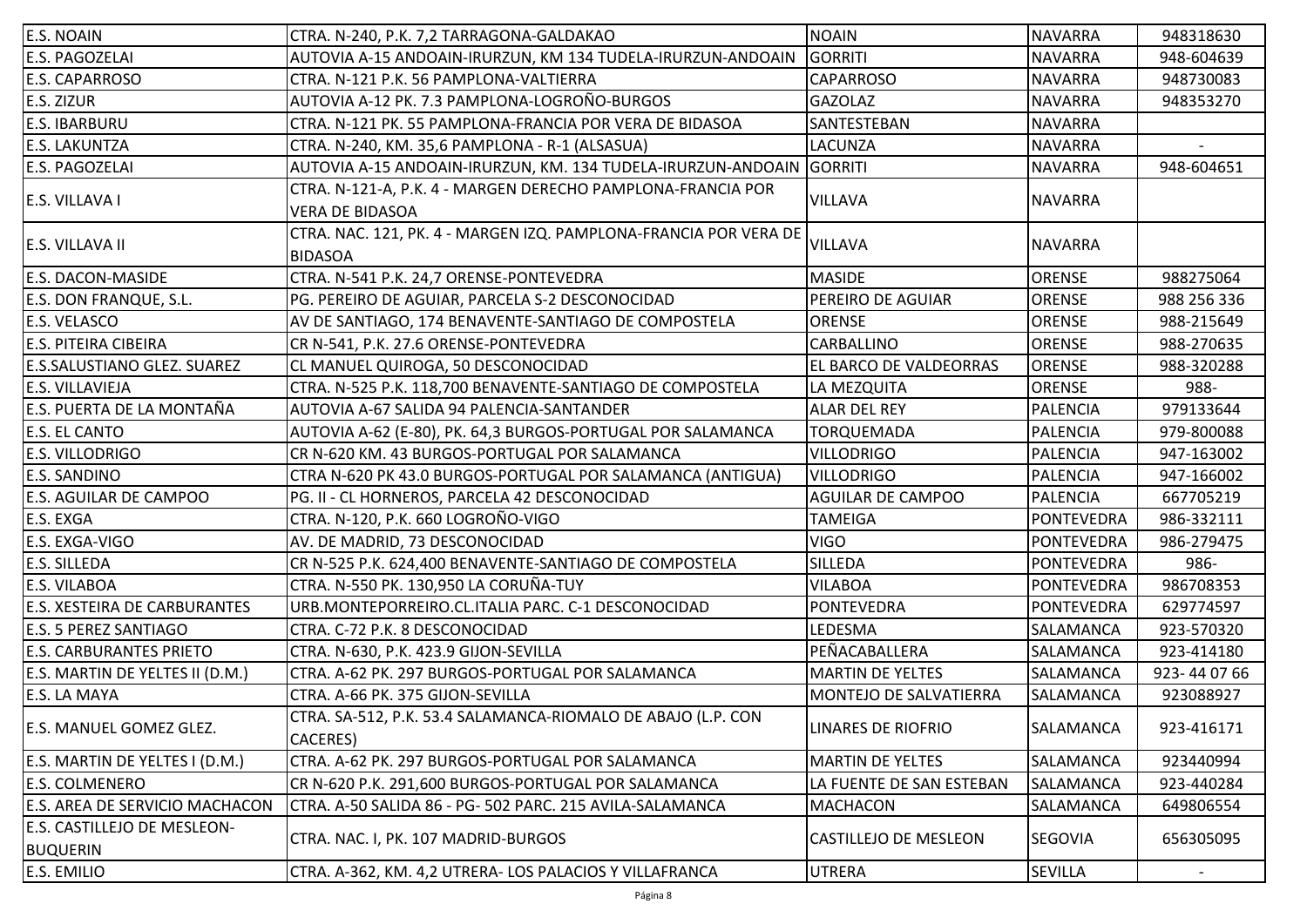| <b>E.S. MOGOLLON</b>                  | CTRA NAC. IV MADRID-CADIZ P.K. 529 MADRID-CADIZ                               | LA RINCONADA                   | <b>SEVILLA</b>   | 95-4253796     |
|---------------------------------------|-------------------------------------------------------------------------------|--------------------------------|------------------|----------------|
| <b>E.S. SAN ARCADIO</b>               | CTRA. SE-430 P.K. 34.1 PALMA DEL RIO-OSUNA                                    | <b>OSUNA</b>                   | SEVILLA          | 954-810016     |
| <b>E.S. AEROPUERTO</b>                | CTRA. R-4, P.K. 534.8 MADRID-CADIZ                                            | <b>SEVILLA</b>                 | <b>SEVILLA</b>   | 627542393      |
| E.S. MARIA AUXILIADORA                | CTRA SE-220 P.K. 14,6 LA CAMPANA-FUENTES DE ANDALUCIA                         | <b>FUENTES DE ANDALUCIA</b>    | <b>SEVILLA</b>   | 95-4838200     |
| <b>E.S. EL PILAR</b>                  | CTRA. N-334 P.K. 5,700 SEVILLA-BAZA-PUERTO LUMBRERAS                          | <b>SEVILLA</b>                 | SEVILLA          | 954-513269     |
| <b>E.S. EL RONQUILLO</b>              | CTRA. N-630, KM. 769,3 GIJON-SEVILLA                                          | <b>EL RONQUILLO</b>            | SEVILLA          | 618811877      |
| <b>E.S. BUGANVILLA</b>                | CR N-IV, P.K. 524 MADRID-CADIZ                                                | <b>CARMONA</b>                 | <b>SEVILLA</b>   | 954-259039     |
| <b>E.S. PUERTO SEVILLA</b>            | CTRA DE LA ESCLUSA, 10 (PUERTO OESTE) CIRCUNVALACION DE SEVILLA               | <b>SEVILLA</b>                 | <b>SEVILLA</b>   | 954-450163     |
| E.S. APOLO XV, S.L.L.                 | CTRA. MADRID-CADIZ, KM. 482 MADRID-CADIZ                                      | LA CAMPANA                     | SEVILLA          | 954199954      |
| <b>E.S. EL MARQUES</b>                | AUTOVIA A-92 PK. 96.700 SEVILLA-BAZA-PUERTO LUMBRERAS                         | <b>AGUADULCE</b>               | <b>SEVILLA</b>   | 954816678/79/8 |
| E.S. EL BURGO DE OSMA-BUQUERIN        | CTRA. N-122 PK.219 FRONTERA PORTUGAL - SORIA                                  | <b>BURGO DE OSMA</b>           | <b>SORIA</b>     | 699164651      |
| <b>E.S. VENTA NUEVA</b>               | CTRA N-122 PK 184.3 ZARAGOZA-PORTUGAL                                         | ALDEHUELA DE CALATAÑAZOR SORIA |                  | 659504750      |
| E.S. L'ARBOC                          | CTRA. N-340 P.K. 1202 CADIZ-BARCELONA                                         | <b>ARBOS</b>                   | <b>TARRAGONA</b> | 934005070      |
| <b>E.S. PARKING VALLS</b>             | CL. BLANQUERS, 51-55 DESCONOCIDAD                                             | <b>VALLS</b>                   | TARRAGONA        | 607706419      |
| <b>E.S.VILAVERD</b>                   | CTRA. C-240, P.K. 32,100 SALOU-RIBERA D'URGELLET                              | <b>VILAVERT</b>                | TARRAGONA        | 664 032 367    |
| <b>E.S. AREA CAMBRILS COOPERATIVA</b> | CTRA. MONTBRIO DEL CAMP (T-312), KM. 2,2 CAMBRILS-MONTBRIO DEL<br><b>CAMP</b> | <b>CAMBRILS</b>                | <b>TARRAGONA</b> | 673037686      |
| <b>E.S. AGUAVIVA</b>                  | CTRA. TE-830 P.K. 39.700 ALCORISA-MORELLA POR MAS DE LAS MATAS                | AGUAVIVA                       | <b>TERUEL</b>    | 978848272 *    |
| <b>E.S. EL CAMPOFRIO</b>              | CTRA. N-234 P.K. 141 SAGUNTO-BURGOS                                           | <b>CELLA</b>                   | <b>TERUEL</b>    | 619824320      |
| E.S. PUEBLA DE VALVERDE               | CTRA. A-23 PK. 100 SAGUNTO-SOMPORT (AUTOVIA LEVANTE-ARAGON)                   | LA PUEBLA DE VALVERDE          | <b>TERUEL</b>    | 978720326      |
| <b>E.S. EL CRUCE DE CEDILLO</b>       | CTRA. CM-4004, P.K. 17 OCAÑA-VALMOJADO                                        | <b>CEDILLO DEL CONDADO</b>     | <b>TOLEDO</b>    | 925-558090     |
| E.S. TALAVERA DE LA REINA             | AV. PARQUE COMERCIAL EL GOLF MADRID-CADIZ (ANTIGUA)                           | TALAVERA DE LA REINA           | <b>TOLEDO</b>    |                |
| <b>E.S. TORREHIERRO I</b>             | CTRA. R-5, P.K. 118,100 - MARGEN DCHO. MADRID-BADAJOZ (ANTIGUA)               | TALAVERA DE LA REINA           | <b>TOLEDO</b>    |                |
| E.S. SESEÑA                           | CTRA. CM-4010 C/V CAMINO VENTORRILLO SESEÑA-ILLESCAS                          | SESEÑA                         | <b>TOLEDO</b>    | 683196904      |
| E.S. LA SENYERA II                    | CTRA. A3 PK. 332.9 MADRID-VALENCIA                                            | <b>CUART DE POBLET</b>         | <b>VALENCIA</b>  | 96-1920733     |
| <b>E.S. SENDRA SOLBES</b>             | CTRA. N-340 PK 24,800 CADIZ-BARCELONA                                         | <b>SAGUNTO</b>                 | VALENCIA         | 96-2660026     |
| <b>E.S. BALCON DEL JUCAR</b>          | CTRA.N-340, P.K. 858 ALMANSA-XATIVA-VALENCIA                                  | <b>ALBERIQUE</b>               | VALENCIA         | 96 2443778     |
| <b>E.S. MONTIVER</b>                  | AUTOP. N-340 PK 25.8 CADIZ-BARCELONA                                          | <b>SAGUNTO</b>                 | VALENCIA         | 96-2660020     |
| <b>E.S. ALBORAIA SOS BUTANO</b>       | CTRA. VV-7002, PK. 4.300 ALBORAYA-PORT SAPLAYA                                | <b>ALBORAYA</b>                | VALENCIA         | 670055054      |
| <b>E.S. VENTORRILLO</b>               | CTRA. CV-320 PK. 5.9 SAGUNTO-ALGIMIA DE ALFARA                                | <b>SAGUNTO</b>                 | VALENCIA         | 606372420      |
| <b>E.S. BETERA SOS BUTANO</b>         | CTRA. V-6044, PK. 10.40 BURJASOT-TORRES TORRES                                | <b>BETERA</b>                  | <b>VALENCIA</b>  | 670055054      |
| <b>E.S. XATIVA</b>                    | CR SIMAT, S/N. DESCONOCIDAD                                                   | <b>JATIVA</b>                  | VALENCIA         | 902-020177 *   |
| <b>E.S. XIRIVELLA</b>                 | AVDA CAMI NOU - ESQ.CAMI DE LA RAMBLETA DESCONOCIDAD                          | <b>CHIRIVELLA</b>              | VALENCIA         | 670055054      |
| <b>E.S. EL LAGO</b>                   | AVDA. TRES CRUCES, 109 CARTAGENA-VALENCIA                                     | <b>SILLA</b>                   | VALENCIA         | 96-1219538     |
| <b>E.S. ONTENIENTE</b>                | AVDA. DEL TEXTIL, S/N DESCONOCIDAD                                            | <b>ONTENIENTE</b>              | VALENCIA         | 962905139      |
| <b>E.S. EL RIBASSAL</b>               | CR C-3316 VILLENA-ALCUDIA PK 26,300 ONTENIENTE-VILLENA                        | <b>BOCAIRENTE</b>              | VALENCIA         | 96-2905139     |
| <b>E.S. NAVARRO II</b>                | CR TURIS-SILLA P.K. 25 TURIS-SILLA                                            | <b>ALCACER</b>                 | VALENCIA         | 96-1231029     |
| <b>E.S. ALBERIQUE II</b>              | CTRA. CV-550, P.K. 0. ENLACE N-340 ALMANSA-XATIVA-VALENCIA                    | <b>ALBERIQUE</b>               | <b>VALENCIA</b>  | 962442343      |
| <b>E.S. PISTA DE SILLA</b>            | CTRA. N-322 PK. 275.8 CARTAGENA-VALENCIA                                      | <b>SILLA</b>                   | VALENCIA         | 9612211225     |